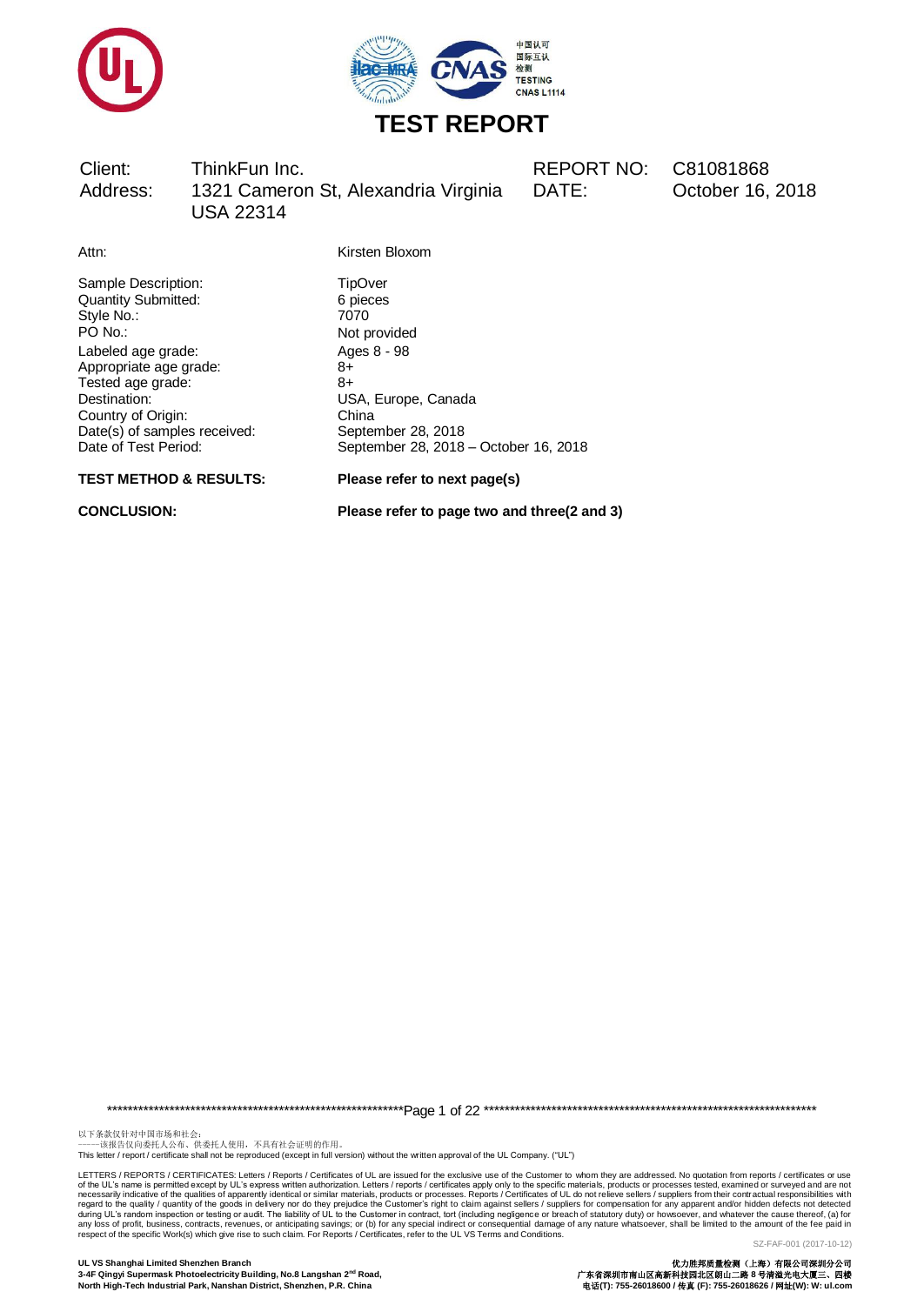



| Client:<br>Address: | ThinkFun Inc.<br>1321 Cameron St, Alexandria Virginia<br><b>USA 22314</b> | REPORT NO: C81081868<br>DATE: | October 16, 2018 |
|---------------------|---------------------------------------------------------------------------|-------------------------------|------------------|
|                     |                                                                           |                               |                  |

#### **CONCLUSION:**

| ASTM F963-17 Physical & Mechanical Requirements                                                                                                                                | <b>PASS</b>                 |
|--------------------------------------------------------------------------------------------------------------------------------------------------------------------------------|-----------------------------|
| 16 CFR 1500 Physical & Mechanical Requirements                                                                                                                                 | <b>PASS</b>                 |
| Canada Toys Regulations SOR/2011-17 And Regulations Amending Toys Regulations SOR/2016-195<br>&SOR/2016-302 & SOR/2018-138 Physical And Mechanical Requirements                | <b>PASS</b>                 |
| EN 71-1:2014 Mechanical & Physical Properties                                                                                                                                  | <b>PASS</b>                 |
| ASTM F963-17 Flammability Requirements                                                                                                                                         | <b>PASS</b>                 |
| 16 CFR 1500.3 (c) (6) (vi) / 16 CFR 1500.44 Flammability Requirements                                                                                                          | <b>PASS</b>                 |
| Canada Toys Regulations SOR/2011-17 And Regulations Amending Toys Regulations<br>SOR/2016-195&SOR/2016-302&SOR/2018-138 Flammability Requirements (Cellulose Nitrate And       | <b>PASS</b>                 |
| Celluloid)                                                                                                                                                                     |                             |
| EN 71-2:2011+A1:2014 Flammability                                                                                                                                              | <b>PASS</b>                 |
| Flammability Requirements For Textile Fibres: SOR/2016-194                                                                                                                     | <b>PASS</b>                 |
| Soluble Migrated Elements [ASTM F963-17 Section 4.3.5.1 (2), 4.3.5.2 (2)(b) & 8.3]                                                                                             | NOT APPLICABLE <sup>#</sup> |
| Total Lead Content In Substrates [ASTM F963-17 Section 4.3.5.2 (2)(a)]                                                                                                         | <b>PASS</b>                 |
| Total Lead Content In Paints And Surface Coatings [ASTM F963-17 Section 4.3.5.1(1)]                                                                                            | <b>PASS</b>                 |
| Determination Of Migration Of Cadmium [ASTM F963-17 Clause 4.3.5.2(2c)]                                                                                                        | NOT APPLICABLE <sup>#</sup> |
| Total Lead Content In Substrates [Consumer Product Safety Improvement Act Of 2008 Section 101]                                                                                 | <b>PASS</b>                 |
| Total Lead Content In Paints And Surface Coatings [Consumer Product Safety Improvement Act Of<br>2008 Section 101]                                                             | <b>PASS</b>                 |
| Total Lead Content In Paints And Surface Coatings [16 CFR 1303]                                                                                                                | <b>PASS</b>                 |
| Total Lead Content In Substrates [ California Proposition 65 Settlements Of Alameda Superior Court<br>RG07356892]                                                              | <b>PASS</b>                 |
| Total Lead Content In Paint And Surface Coatings [California Proposition 65 Settlements Of Alameda<br>Superior Court RG07356892]                                               | <b>PASS</b>                 |
| Total Heavy Metals In Packaging [NERC Heavy Metals in Packaging Wastes]                                                                                                        | <b>PASS</b>                 |
| Prohibition Of Children's Toys And Child Care Articles Containing Specified Phthalates<br>[16 CFR 1307.3]                                                                      | <b>PASS</b>                 |
| Total Phthalates Content [California Proposition 65 Settlements Of County Of Sacramento                                                                                        | NOT APPLICABLE <sup>*</sup> |
| Case Number 07AS04683, And The Alameda Superior Court Case Numbers BG07350969,<br>RG08367601, RG07351032 And RG08378050]                                                       |                             |
| Specific Substance In Surface Coatings [Canada Toys Regulations (SOR/2011-17), Toxicological<br>Hazards, Section 23 With SOR/2016-195 & SOR/2016-302 & SOR/2018-138 Amendment] | <b>PASS</b>                 |
| Total Lead And Mercury In Surface Coatings [Canada Toys Regulations (SOR/2011-17) With                                                                                         | <b>PASS</b>                 |
| SOR/2016-195 & SOR/2016-302 & SOR/2018-138 Amendment, Toxicological Hazards, Section 23                                                                                        |                             |
| And SOR/2016-193 Surface Coating Materials Regulations]                                                                                                                        |                             |
| Total Phthalates Content In Toys And Child Care Articles [Phthalates Regulation SOR/2016-188<br>Phthalates Content]                                                            | <b>PASS</b>                 |
| Total Lead Content [Canada Consumer Products Containing Lead Regulations (SOR/2018-83)]                                                                                        | <b>PASS</b>                 |
|                                                                                                                                                                                |                             |

\*\*\*\*\*\*\*\*\*\*\*\*\*\*\*\*\*\*\*\*\*\*\*\*\*\*\*\*\*\*\*\*\*\*\*\*\*\*\*\*\*\*\*\*\*\*\*\*\*\*\*\*\*\*\*\*\*Page 2 of 22 \*\*\*\*\*\*\*\*\*\*\*\*\*\*\*\*\*\*\*\*\*\*\*\*\*\*\*\*\*\*\*\*\*\*\*\*\*\*\*\*\*\*\*\*\*\*\*\*\*\*\*\*\*\*\*\*\*\*\*\*\*\*\*\*

以下条款仅针对中国市场和社会:<br>-----该报告仅向委托人公布、供委托人使用,不具有社会证明的作用。

This letter / report / certificate shall not be reproduced (except in full version) without the written approval of the UL Company. ("UL")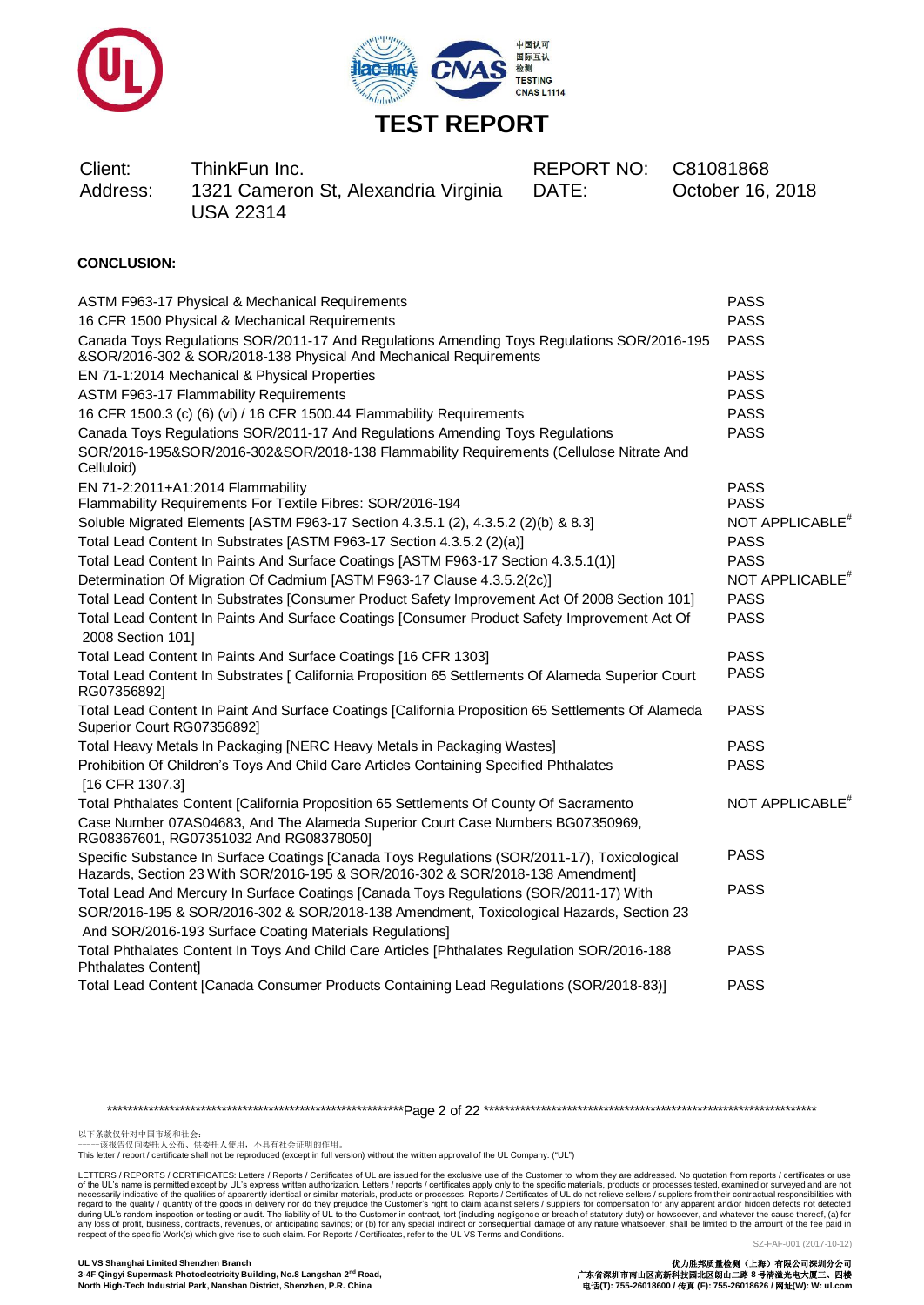



DATE: October 16, 2018

## **CONCLUSION:**

Migration Of Certain Elements [EN71-3: 2013 + A3:2018 Under 2009/48/EC Toy Safety Directive] NOT APPLICABLE<sup>#</sup> Total Cadmium Content In Plastic [Point 23 Of The Annex XVII Of The Regulation (EC) No. 1907/2006 (REACH) With Further Amendment] PASS Total Cadmium Content In Surface Coating [Point 23 Of The Annex XVII Of The Regulation (EC) No. 1907/2006 (REACH) With Further Amendment] PASS Total Phthalates Content In Toys And Child Care Articles [Point 51, 52 Of The Annex XVII Of The Regulation (EC) No. 1907/2006 (REACH) With Further Amendment] PASS Total Heavy Metals In Packaging [94/62/EC] **PASS PASS** 

#: There is no component on the submitted test samples under the testing scopes.

*For and on behalf of*: UL VS Shanghai Limited Shenzhen Branch

Javid XI.

David Mo Assistant Manager- Toys Department

**Important Notes**: The results relate only to the samples tested .

Lulu Tang

Lulu Yang Senior Technical Officer Chemical Department

\*\*\*\*\*\*\*\*\*\*\*\*\*\*\*\*\*\*\*\*\*\*\*\*\*\*\*\*\*\*\*\*\*\*\*\*\*\*\*\*\*\*\*\*\*\*\*\*\*\*\*\*\*\*\*\*\*Page 3 of 22 \*\*\*\*\*\*\*\*\*\*\*\*\*\*\*\*\*\*\*\*\*\*\*\*\*\*\*\*\*\*\*\*\*\*\*\*\*\*\*\*\*\*\*\*\*\*\*\*\*\*\*\*\*\*\*\*\*\*\*\*\*\*\*\*

以下条款仅针对中国市场和社会:<br>-----该报告仅向委托人公布、供委托人使用,不具有社会证明的作用。

This letter / report / certificate shall not be reproduced (except in full version) without the written approval of the UL Company. ("UL")

LETTERS / REPORTS / CERTIFICATES: Letters / Reports / Certificates of UL are issued for the exclusive use of the Customer to whom they are addressed. No quotation from reports / certificates or use of the UL's name is permitted except by UL's express written authorization. Letters / reports / certificates apply only to the specific materials, products or processes. Reports / Certificates of UL do not relieve sellers respect of the specific Work(s) which give rise to such claim. For Reports / Certificates, refer to the UL VS Terms and Conditions.

SZ-FAF-001 (2017-10-12)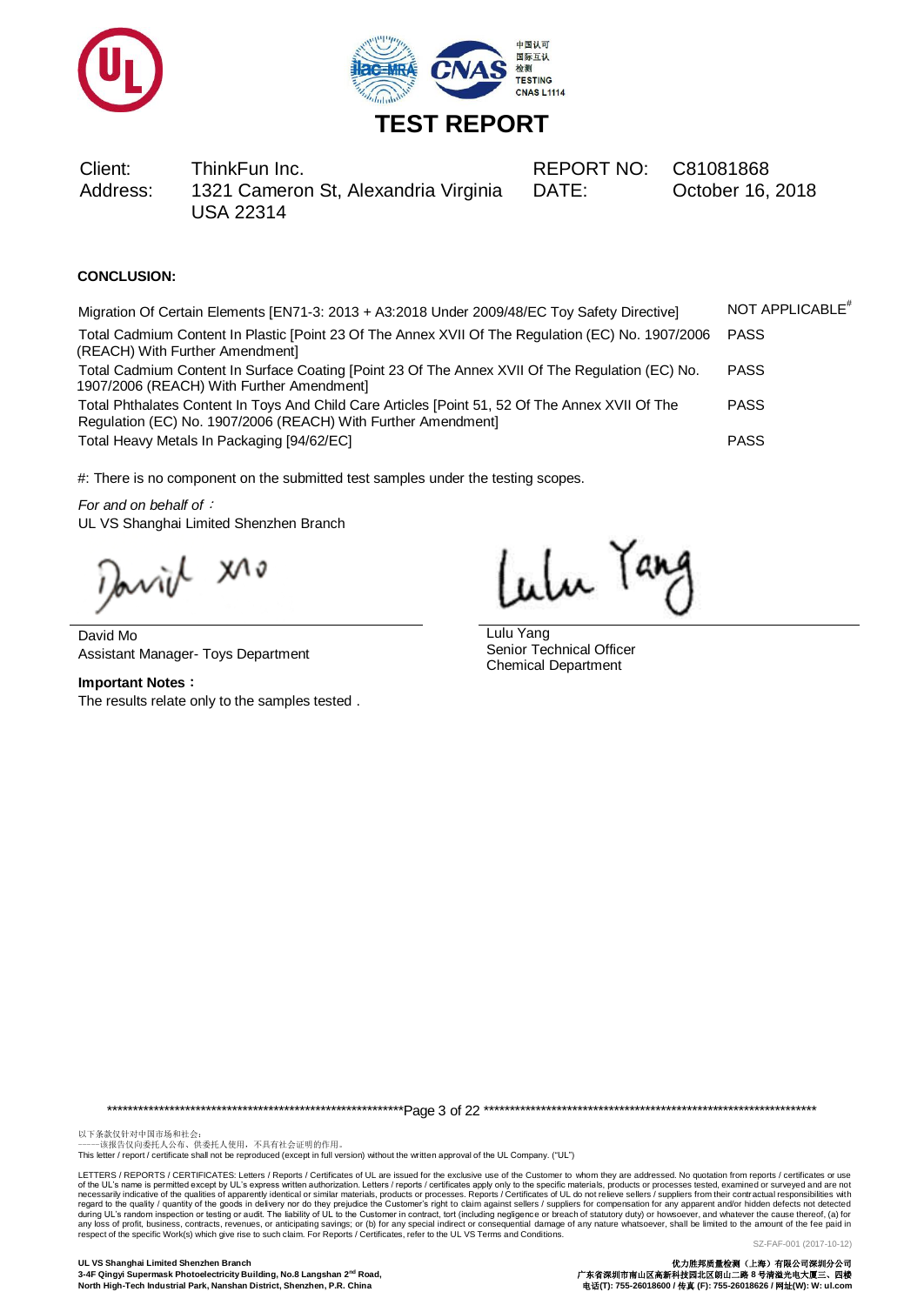



#### **TEST RESULTS**

**1. MECHANICAL AND PHYSICAL TEST**

#### **1.1 AS PER ASTM STANDARD CONSUMER SAFETY SPECFICATION FOR TOYS SAFETY F963-17**

**The following clauses are identified to be applicable: Age grading for testing : Ages 8+ Samples Quantity : 1 piece**

| <b>Clause</b> | <b>Test Items</b>                                               | <b>Assessment</b> |
|---------------|-----------------------------------------------------------------|-------------------|
| 4.1           | Material(visual check on cleanness)                             | Þ                 |
| 4.3.7         | Stuffing Materials (Visual Check On Contaminations)             | <b>NA</b>         |
| 4.5           | Sound producing toys                                            | <b>NA</b>         |
| 4.6           | <b>Small Objects</b>                                            | <b>NA</b>         |
| 4.7           | Accessible Edges                                                | $\mathsf{P}^\#$   |
| 4.8           | Projections                                                     | <b>NA</b>         |
| 4.9           | <b>Accessible Points</b>                                        | $\mathsf{P}^\#$   |
| 4.10          | Wires Or Rods                                                   | NΑ                |
| 4.11          | <b>Nails And Fasteners</b>                                      | <b>NA</b>         |
| 4.12          | <b>Plastic Film</b>                                             | <b>NA</b>         |
| 4.13          | <b>Folding Mechanisms And Hinges</b>                            | <b>NA</b>         |
| 4.14          | Cords, Straps And Elastics                                      | <b>NA</b>         |
| 4.15          | Stability And Over-Load Requirements                            | <b>NA</b>         |
| 4.16          | <b>Confined Spaces</b>                                          | <b>NA</b>         |
| 4.17          | <b>Wheels, Tires And Axles</b>                                  | <b>NA</b>         |
| 4.18          | Holes, Clearance, And Accessibility Of Mechanisms               | <b>NA</b>         |
| 4.19          | Simulated Protective Devices, Such As Helmets, Hats And Goggles | <b>NA</b>         |
| 4.20          | <b>Pacifiers</b>                                                | <b>NA</b>         |
| 4.21          | Projectile Toys                                                 | <b>NA</b>         |
| 4.22          | <b>Teethers And Teething Toys</b>                               | <b>NA</b>         |
| 4.23          | <b>Rattles</b>                                                  | <b>NA</b>         |
| 4.24          | <b>Squeeze Toys</b>                                             | <b>NA</b>         |
| 4.25          | <b>Battery Operated Toys</b>                                    | <b>NA</b>         |
| 4.26          | Toys Intended To Be Attached To A Crib Or Playpen               | <b>NA</b>         |
| 4.27          | <b>Stuffed And Beanbag-Type Toys</b>                            | NΑ                |
| 4.28          | <b>Stroller And Carriage Toys</b>                               | <b>NA</b>         |
| 4.29          | <b>Art Materials</b>                                            | <b>NA</b>         |
| 4.30          | <b>Toy Gun Marking</b>                                          | <b>NA</b>         |
| 4.31          | <b>Balloons</b>                                                 | <b>NA</b>         |

\*\*\*\*\*\*\*\*\*\*\*\*\*\*\*\*\*\*\*\*\*\*\*\*\*\*\*\*\*\*\*\*\*\*\*\*\*\*\*\*\*\*\*\*\*\*\*\*\*\*\*\*\*\*\*\*\*Page 4 of 22 \*\*\*\*\*\*\*\*\*\*\*\*\*\*\*\*\*\*\*\*\*\*\*\*\*\*\*\*\*\*\*\*\*\*\*\*\*\*\*\*\*\*\*\*\*\*\*\*\*\*\*\*\*\*\*\*\*\*\*\*\*\*\*\*

以下条款仅针对中国市场和社会:<br>-----该报告仅向委托人公布、供委托人使用,不具有社会证明的作用。

This letter / report / certificate shall not be reproduced (except in full version) without the written approval of the UL Company. ("UL")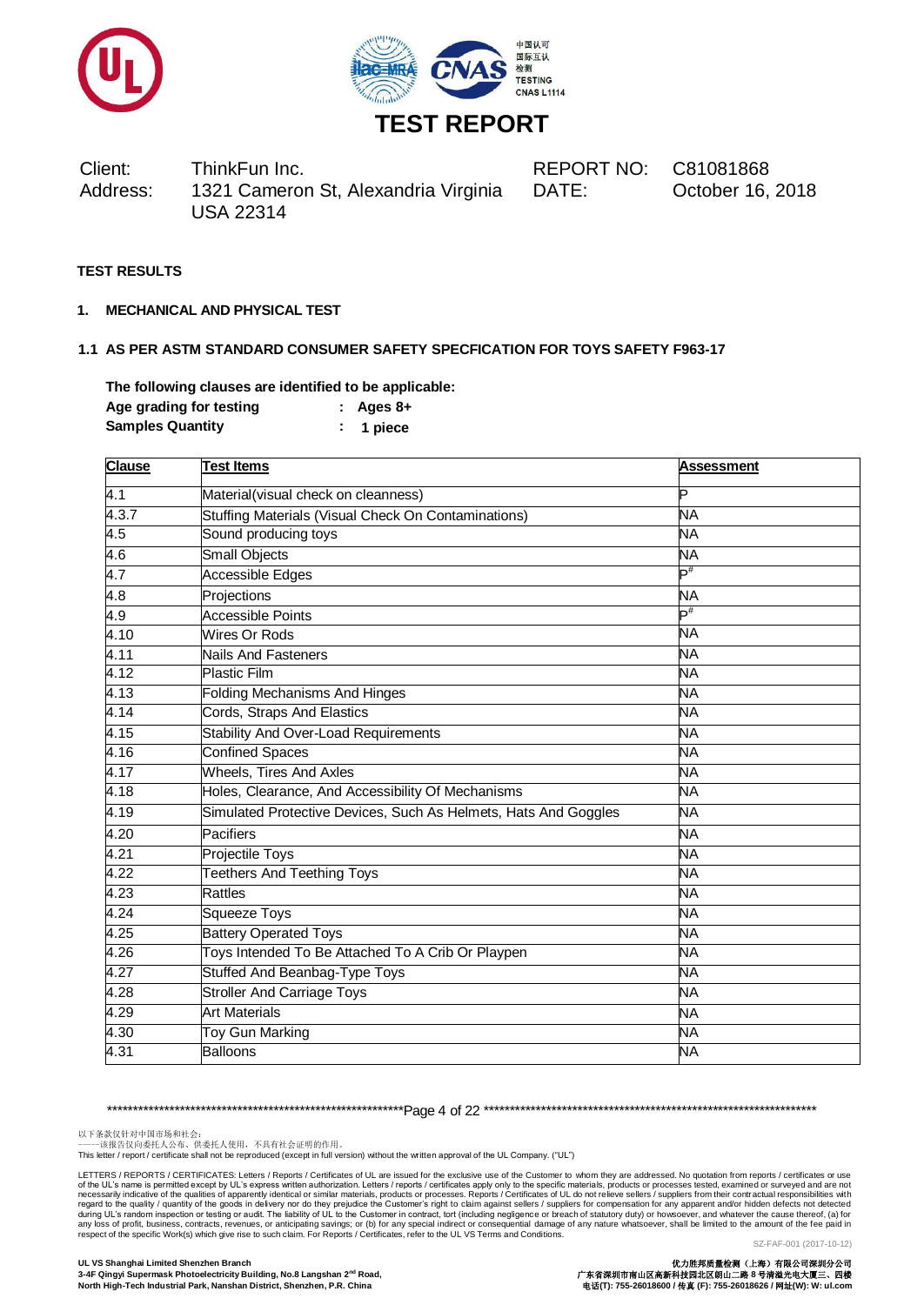



#### **TEST RESULTS**

| <b>Clause</b> | <b>Test Items</b>                             | <b>Assessment</b> |
|---------------|-----------------------------------------------|-------------------|
| 4.32          | Certain Toys With Nearly Spherical Ends       | NА                |
| 4.33          | <b>Marbles</b>                                | <b>NA</b>         |
| 4.34          | <b>Balls</b>                                  | <b>NA</b>         |
| 4.35          | Pompoms                                       | <b>NA</b>         |
| 4.36          | Hemispheric-Shaped Objects                    | <b>NA</b>         |
| 4.37          | Yoyo Elastic Tether Toys                      | <b>NA</b>         |
| 4.38          | Magnets                                       | <b>NA</b>         |
| 4.39          | Jaw Entrapment In Handles And Steering Wheels | <b>NA</b>         |
| 4.40          | <b>Expanding Materials</b>                    | <b>NA</b>         |
| 4.41          | <b>Toy Chests</b>                             | <b>NA</b>         |
| 5             | Safety Labeling Requirements                  |                   |
| 6             | Instructional Literature                      |                   |
| 17            | Producer's Markings                           | D                 |

REMARK:  $P = Pass$   $N/A = Not Applicable$ 

#: Section 4.7 Accessible Edges and Section 4.9 Accessible Points are only applicable for toys for children under 96 months, and the assessment was for reference only.

\*\*\*\*\*\*\*\*\*\*\*\*\*\*\*\*\*\*\*\*\*\*\*\*\*\*\*\*\*\*\*\*\*\*\*\*\*\*\*\*\*\*\*\*\*\*\*\*\*\*\*\*\*\*\*\*\*Page 5 of 22 \*\*\*\*\*\*\*\*\*\*\*\*\*\*\*\*\*\*\*\*\*\*\*\*\*\*\*\*\*\*\*\*\*\*\*\*\*\*\*\*\*\*\*\*\*\*\*\*\*\*\*\*\*\*\*\*\*\*\*\*\*\*\*\*

以下条款仅针对中国市场和社会:<br>-----该报告仅向委托人公布、供委托人使用,不具有社会证明的作用。

This letter / report / certificate shall not be reproduced (except in full version) without the written approval of the UL Company. ("UL")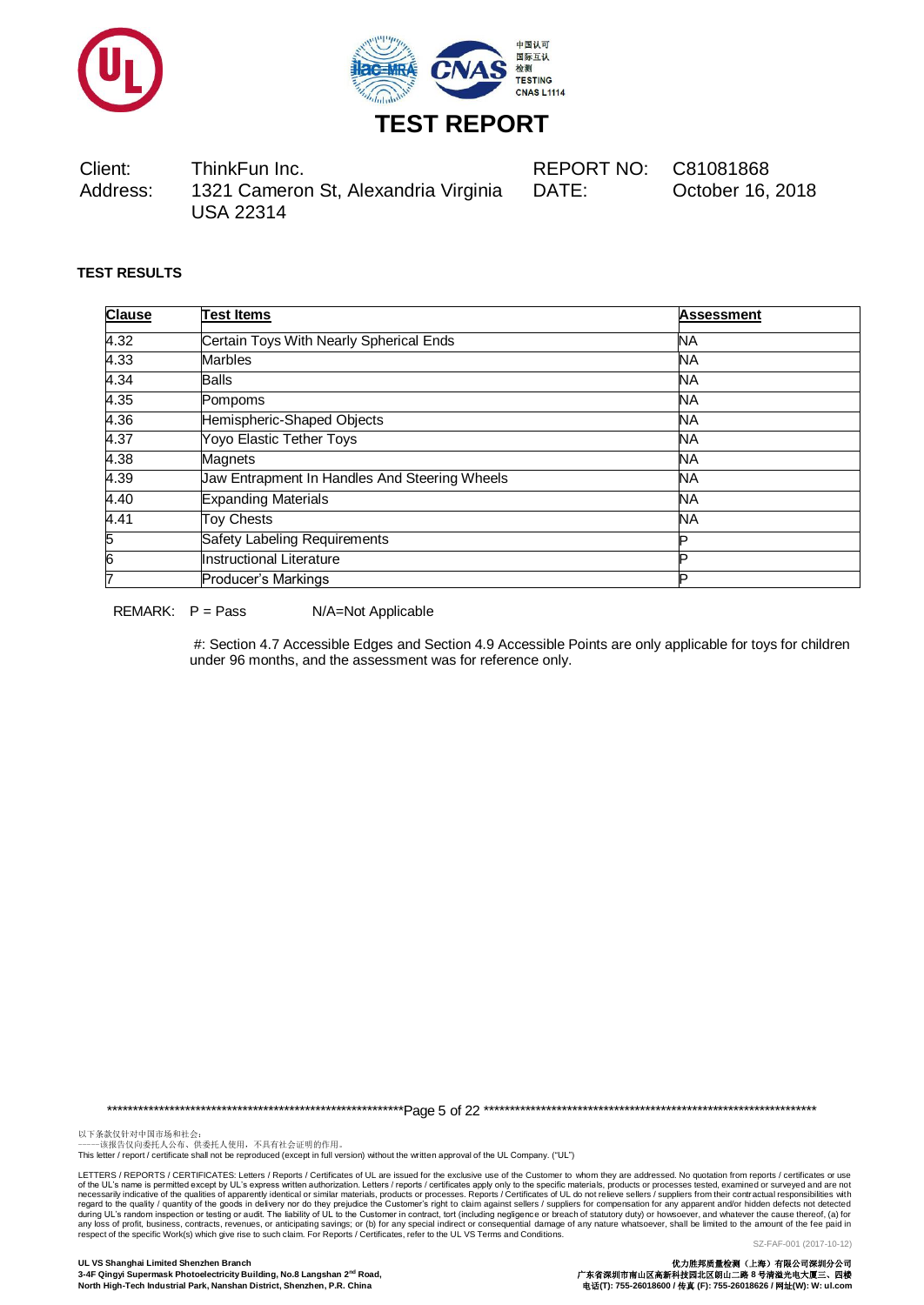



#### **TEST RESULTS**

#### **1.2 AS PER 16 CFR 1500.50, THE HAZARDS OF SHARP POINTS, SHARP EDGE AND SMALL PARTS ARE ASSESSED BOTH BEFORE AND AFTER APPLICABLE USE AND ABUSE TESTS:**

**The following clauses are identified to be applicable: Age grading for testing : Ages 8+ Samples Quantity : 1 piece**

| <b>TEST ITEMS</b> | <b>SHARP POINT</b> | <b>SHARP EDGE</b> |
|-------------------|--------------------|-------------------|
|                   | (1500.48)          | (1500.49)         |
| As received       | r#                 | −₩                |

| 1500.121 | : prominence. placement.<br>, and conspicuousness<br>requirement:<br>Labelind | IN۶ |
|----------|-------------------------------------------------------------------------------|-----|
| 1500.19  | Misbranded tovs and other articles intended for use by children               | N۶  |

REMARK: P = Pass N/A=Not Applicable

#: The Mechanical and Physical Tests Requirement of U.S Consumer Products Safety Commission for Toys and Articles intended for use by the children Specified in U.S Code of Federal Regulations Title 16, Part 1500.48 and 1500.49 are only for children under 8 years of age. Only As Received Sharp Point and Sharp Edge were assessed, and the assessment was for reference only.

\*\*\*\*\*\*\*\*\*\*\*\*\*\*\*\*\*\*\*\*\*\*\*\*\*\*\*\*\*\*\*\*\*\*\*\*\*\*\*\*\*\*\*\*\*\*\*\*\*\*\*\*\*\*\*\*\*Page 6 of 22 \*\*\*\*\*\*\*\*\*\*\*\*\*\*\*\*\*\*\*\*\*\*\*\*\*\*\*\*\*\*\*\*\*\*\*\*\*\*\*\*\*\*\*\*\*\*\*\*\*\*\*\*\*\*\*\*\*\*\*\*\*\*\*\*

以下条款仅针对中国市场和社会:<br>-----该报告仅向委托人公布、供委托人使用,不具有社会证明的作用。

This letter / report / certificate shall not be reproduced (except in full version) without the written approval of the UL Company. ("UL")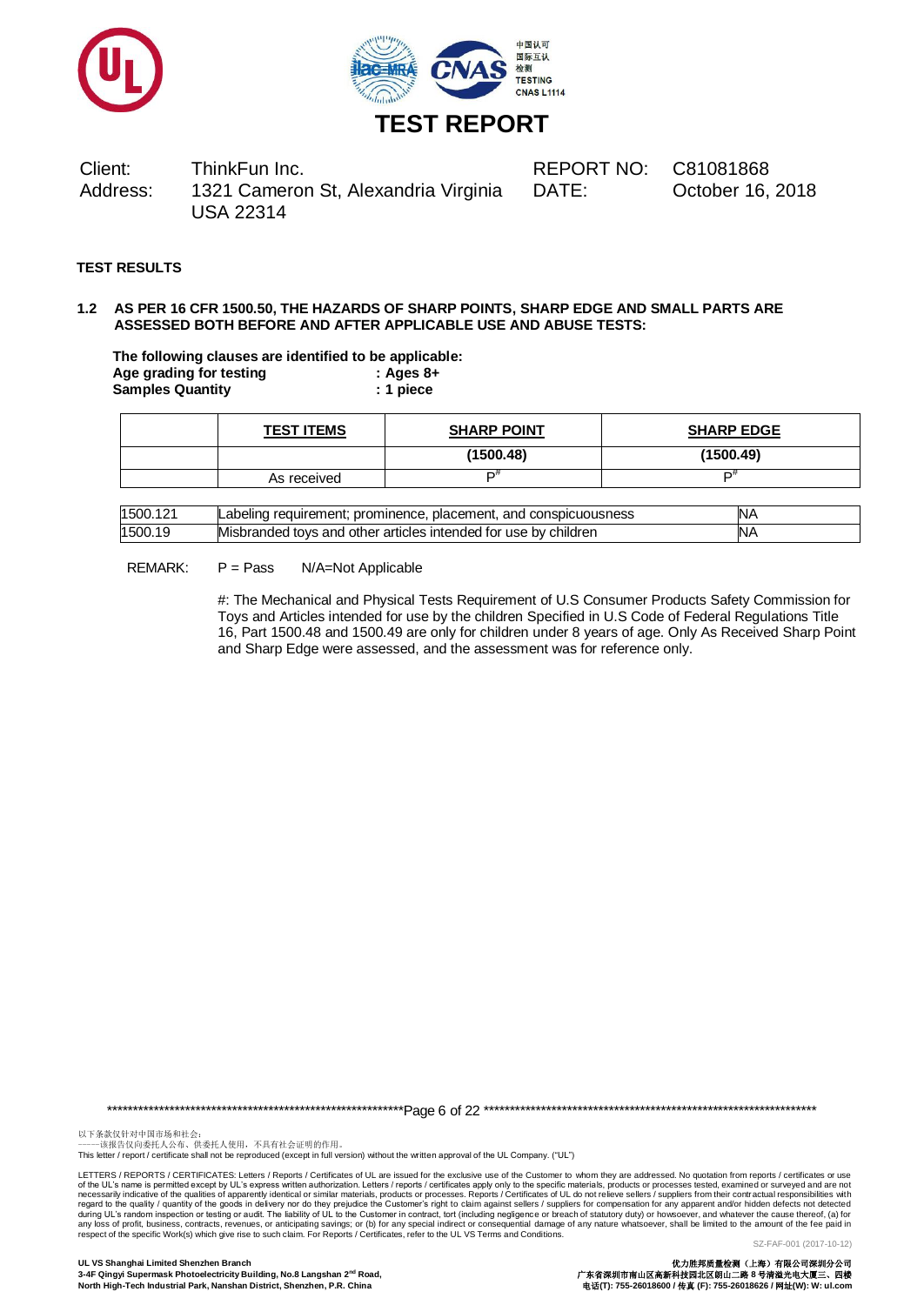



# **TEST RESULTS**

#### **1.3 AS PER CANADA TOYS REGULATIONS SOR/2011-17 and REGULATIONS AMENDING TOYS REGULATION SOR/2016-195 &SOR/2016-302 & SOR/2018-138**

**The following clauses are identified to be applicable: Age grading for testing : Ages 8+**  $S$ amples Quantity

| (A)             | <b>Test Items</b>                                                              | <b>Assessment</b> |
|-----------------|--------------------------------------------------------------------------------|-------------------|
| 3               | General -- English and French bilingual statement                              | <b>NA</b>         |
| 4               | Packaging                                                                      | <b>NA</b>         |
|                 | Mechanical hazard                                                              |                   |
| 7               | Small parts                                                                    | NA                |
|                 | <b>Exposed Metal Edges</b>                                                     | <b>NA</b>         |
| $\frac{8}{9}$   | Ends                                                                           | P                 |
| 10              | <b>Exposed Plastic Parts</b>                                                   | P                 |
| $\overline{11}$ | Exposed Wooden Surfaces, Edges And Corners                                     | NΑ                |
| 12              | Glass                                                                          | <b>NA</b>         |
| $\overline{13}$ | <b>Fasteners</b>                                                               | <b>NA</b>         |
| $\overline{14}$ | Folding Mechanisms, Bracket Or Bracing                                         | NА                |
| 15              | Spring-Wound Driving Mechanism                                                 | NA                |
| $\overline{16}$ | Projectile Component, Other Than A<br>Rocketry Component.                      | <b>NA</b>         |
| 17              | Toys Which A Child Can Enter And<br>Which Can Be Closed By A Lid Or Door       | <b>NA</b>         |
| 18              | <b>Toys Which Are Stationary And</b><br>Intended To Bear The Weight Of A Child | <b>NA</b>         |
| 19              | Impulsive noise                                                                | <b>NA</b>         |
| $\overline{20}$ | Thermal hazards                                                                | <b>NA</b>         |
|                 | Dolls and soft toys                                                            | <b>NA</b>         |
| 28              | Fastening to attach parts, clothing or ornamentation.                          | <b>NA</b>         |
| 29              | <b>Stuffing materials</b>                                                      | <b>NA</b>         |
| (A)             | <b>Clean And Free From Vermin</b>                                              | NΑ                |
| $\widehat{\Xi}$ | Free From Hard And Sharp Foreign Matter                                        | <b>NA</b>         |
| 30              | Squeaker, reed, valve or other similar device                                  | <b>NA</b>         |
| 31              | Eyes or nose                                                                   | <b>NA</b>         |
| 35              | Plant seeds-Noise                                                              | NΑ                |
| 36              | Plant seeds-Stuffing material                                                  | NΑ                |
| 37              | Pull and push toys                                                             | <b>NA</b>         |
| 38              | Toy steam engines                                                              | <b>NA</b>         |
| 40              | Rattle                                                                         | <b>NA</b>         |
| 41              | Elastic                                                                        | NΑ                |
| 42              | Yo-yo type balls                                                               | NA                |
| 43              | <b>Magnetic Toys</b>                                                           | <b>NA</b>         |
| 44              | Warning for Magnet Kit                                                         | <b>NA</b>         |

Remark: P=Pass N/A=Not Applicable

The test isn't in CNAS accreditation scope

\*\*\*\*\*\*\*\*\*\*\*\*\*\*\*\*\*\*\*\*\*\*\*\*\*\*\*\*\*\*\*\*\*\*\*\*\*\*\*\*\*\*\*\*\*\*\*\*\*\*\*\*\*\*\*\*\*Page 7 of 22 \*\*\*\*\*\*\*\*\*\*\*\*\*\*\*\*\*\*\*\*\*\*\*\*\*\*\*\*\*\*\*\*\*\*\*\*\*\*\*\*\*\*\*\*\*\*\*\*\*\*\*\*\*\*\*\*\*\*\*\*\*\*\*\*

This letter / report / certificate shall not be reproduced (except in full version) without the written approval of the UL Company. ("UL")

以下条款仅针对中国市场和社会:<br>-----该报告仅向委托人公布、供委托人使用,不具有社会证明的作用。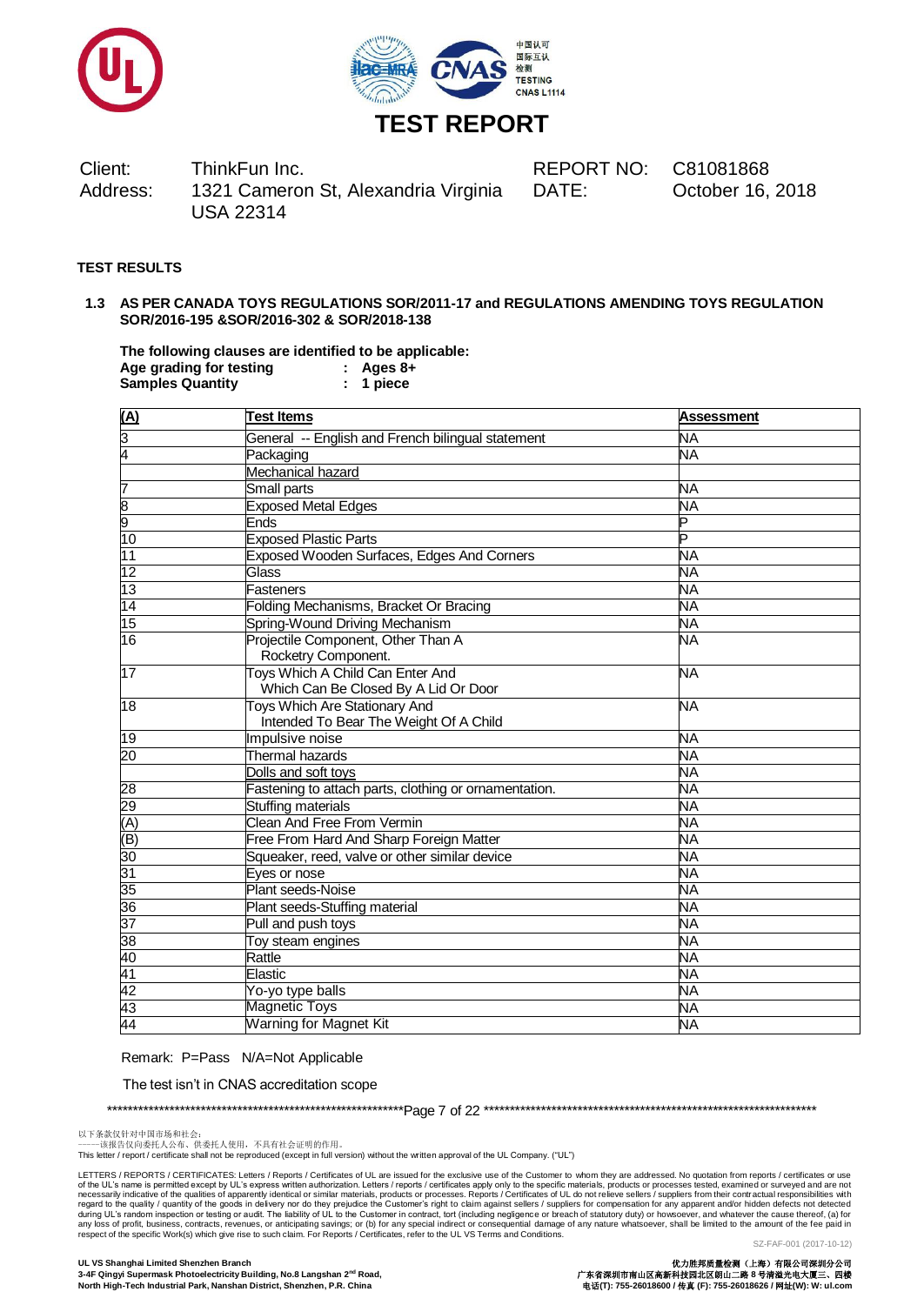



DATE: October 16, 2018

#### **TEST RESULTS**

#### **1.4 PHYSICAL AND MECHANICAL TESTS OF THE MOST STRINGENT REQUIREMENTS OF THE FOLLOWING STANDARDS: A) EN71-1:2014**

**Applicant Specified Age Grading for testing: Ages 8+ Sample size: 1 piece**

| <b>Clause</b>    | <b>Test Items</b>                                                   | <b>Assessment</b> |
|------------------|---------------------------------------------------------------------|-------------------|
| 4.1              | <b>Material cleanliness</b>                                         | P                 |
| 4.2              | Assembly                                                            | <b>NA</b>         |
| 4.3              | Flexible plastic sheeting                                           | <b>NA</b>         |
| $\overline{4.4}$ | Toy bags                                                            | $\overline{P}$    |
| 4.5              | Glass                                                               | <b>NA</b>         |
| 4.6              | Expanding materials                                                 | <b>NA</b>         |
| 4.7              | Edges                                                               | P                 |
| 4.8              | Points and metallic wires                                           | $\overline{P}$    |
| 4.9              | Protruding parts                                                    | <b>NA</b>         |
| 4.10.1           | Folding and sliding mechanisms                                      | <b>NA</b>         |
| 4.10.2           | Driving mechanisms                                                  | <b>NA</b>         |
| 4.10.3           | Hinges                                                              | <b>NA</b>         |
| 4.10.4           | Springs                                                             | <b>NA</b>         |
| 4.11             | Mouth-actuated toys and other toys intended to be put in the mouth  | <b>NA</b>         |
| 4.12             | <b>Balloons</b>                                                     | <b>NA</b>         |
| 4.13             | Cords of toys kites and other flying toys                           | <b>NA</b>         |
| 4.14.1           | Toys which a child can enter<br><b>NA</b>                           |                   |
| 4.14.2           | Masks and helmets<br><b>NA</b>                                      |                   |
| 4.15             | Toys intended to bear the mass of a child                           | <b>NA</b>         |
| 4.16             | Heavy immobile toys                                                 | <b>NA</b>         |
| 4.17             | Projectiles                                                         | <b>NA</b>         |
| 4.18             | Aquatic toys and inflatable toys                                    | <b>NA</b>         |
| 4.19             | Percussion caps specifically designed for use in toys and toy using | <b>NA</b>         |
|                  | percussion caps                                                     |                   |
| 4.20             | Acoustics                                                           | <b>NA</b>         |
| 4.21             | Toys containing a non-electrical heat source                        | <b>NA</b>         |
| 4.22             | Small balls                                                         | <b>NA</b>         |
| 4.23             | Magnets                                                             | <b>NA</b>         |
| 4.24             | Yo-yo balls                                                         | <b>NA</b>         |
| 4.25             | Toys attached to food                                               | <b>NA</b>         |
| 5.1              | General Requirements - Toys intended for children under 36 months   | <b>NA</b>         |
| 5.2              | Soft-filled toys and soft-filled parts of a toy                     | <b>NA</b>         |
| 5.3              | <b>Plastic sheeting</b>                                             | <b>NA</b>         |
| 5.4              | Cords, chains and electrical cables in toys                         | <b>NA</b>         |
| 5.5              | Liquid-filled toys                                                  | <b>NA</b>         |

\*\*\*\*\*\*\*\*\*\*\*\*\*\*\*\*\*\*\*\*\*\*\*\*\*\*\*\*\*\*\*\*\*\*\*\*\*\*\*\*\*\*\*\*\*\*\*\*\*\*\*\*\*\*\*\*\*Page 8 of 22 \*\*\*\*\*\*\*\*\*\*\*\*\*\*\*\*\*\*\*\*\*\*\*\*\*\*\*\*\*\*\*\*\*\*\*\*\*\*\*\*\*\*\*\*\*\*\*\*\*\*\*\*\*\*\*\*\*\*\*\*\*\*\*\*

以下条款仅针对中国市场和社会:<br>-----该报告仅向委托人公布、供委托人使用,不具有社会证明的作用。

This letter / report / certificate shall not be reproduced (except in full version) without the written approval of the UL Company. ("UL")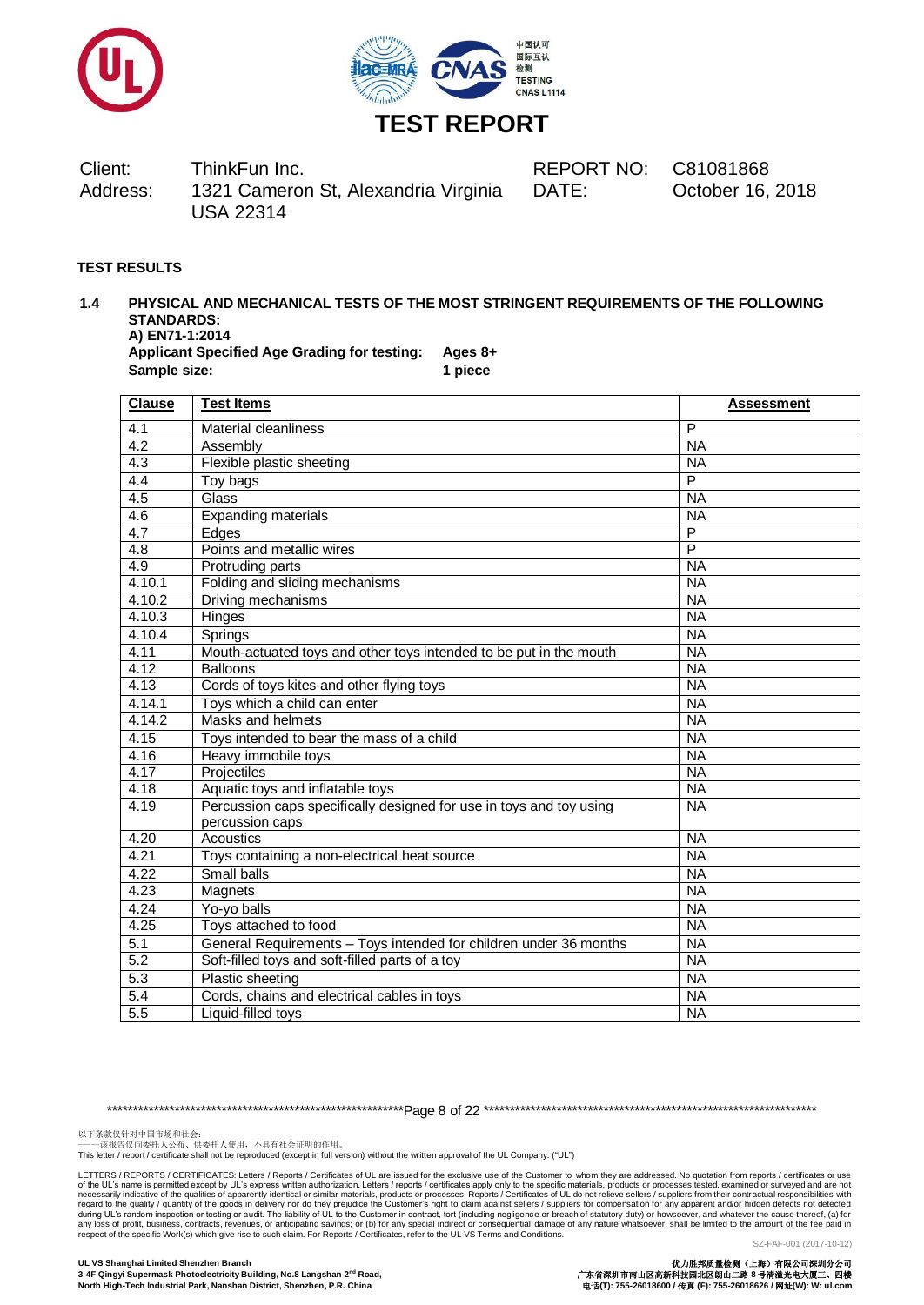



DATE: October 16, 2018

# **TEST RESULTS**

| <b>Clause</b> | <b>Test Items</b>                                             | <b>Assessment</b> |
|---------------|---------------------------------------------------------------|-------------------|
| 5.6           | Speed limitation of electrically driven ride-on toys          | <b>NA</b>         |
| 5.7           | Glass and porcelain                                           | <b>NA</b>         |
| 5.8           | Shape and size of certain toys                                | <b>NA</b>         |
| 5.9           | Toys comprising monofilament fibres                           | <b>NA</b>         |
| 5.10          | Small balls                                                   | <b>NA</b>         |
| 5.11          | Play figures                                                  | <b>NA</b>         |
| 5.12          | Hemispheric-shaped toys                                       | <b>NA</b>         |
| 5.13          | Suction cups                                                  | <b>NA</b>         |
| 5.14          | Straps intended to be worn fully or partially around the neck | <b>NA</b>         |
| 6             | Packaging                                                     | <b>NA</b>         |
| 7             | Warnings, markings and instructions for use                   | <b>NA</b>         |
| 7.1           | General                                                       | <b>NA</b>         |
| 7.2           | Warning on toys not intended for children under 36 months     | <b>NA</b>         |
| 7.5           | Warnings on functional toys and their packaging               | <b>NA</b>         |

Remarks: P=Pass NA=Not Applicable

Warnings and safety instructions shall be written in the languages easily understood by consumers of the country in which the toy is to be sold. Only English version was reviewed.

\*\*\*\*\*\*\*\*\*\*\*\*\*\*\*\*\*\*\*\*\*\*\*\*\*\*\*\*\*\*\*\*\*\*\*\*\*\*\*\*\*\*\*\*\*\*\*\*\*\*\*\*\*\*\*\*\*Page 9 of 22 \*\*\*\*\*\*\*\*\*\*\*\*\*\*\*\*\*\*\*\*\*\*\*\*\*\*\*\*\*\*\*\*\*\*\*\*\*\*\*\*\*\*\*\*\*\*\*\*\*\*\*\*\*\*\*\*\*\*\*\*\*\*\*\*

以下条款仅针对中国市场和社会:<br>-----该报告仅向委托人公布、供委托人使用,不具有社会证明的作用。

This letter / report / certificate shall not be reproduced (except in full version) without the written approval of the UL Company. ("UL")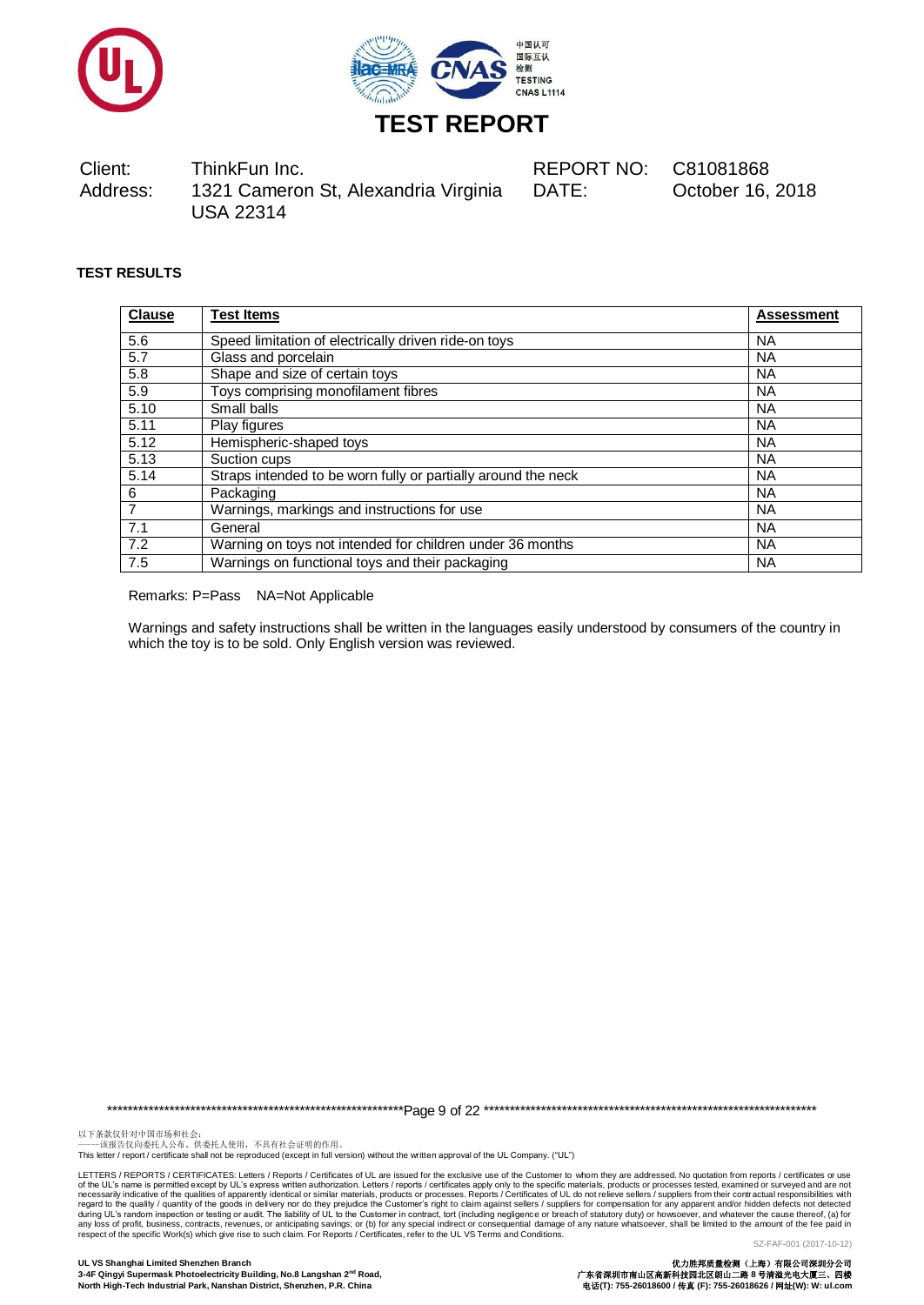



DATE: October 16, 2018

## **TEST RESULTS**

#### **2. FLAMMABILITY TEST**

#### **2.1 AS PER ASTM STANDARD ON SAFETY OF TOYS F963-17 ANNEX A5:**

Samples Quantity: 1 piece Requirement: Burning rate should not exceed 0.1 inch per second along the major axis.

Results: The sample was tested to be ignited but extinguished.

#### **2.2 AS PER U.S. CODE OF FEDERAL REGULATIONS TITLE 16 PART 1500.44 FOR RIGID AND PLIABLE SOLIDS DEFINED UNDER 16 CFR 1500.3 SECTION (C) (6) (VI):**

Samples Quantity: 1 piece<br>Requirement: Burning Burning rate should not exceed 0.1 inch per second along the major axis.

Results: The sample was tested to be ignited but extinguished.

#### **2.3 AS PER CANADA TOYS REGULATIONS SOR/2011-17 AND REGULATIONS AMENDING TOYS REGULATIONS SOR/2016-195 & SOR/2016-302 & SOR/2018-138 SECTION 21 (CELLULOSE NITRATE AND CELLULOID)**

- Requirement: Celluloid (cellulose nitrate) and materials with the same behavior in fire (except when used in varnish or paint) shall not be used in the manufacture of toys.
- Results: The submitted sample(s) complied with this requirement.
- Remark: The test isn't in CNAS accreditation scope

#### **2.4 AS PER EUROPEAN STANDARD ON SAFETY OF TOYS EN 71-2:2011 + A1:2014 SECTION 4.1 GENERAL REQUIREMENT (CELLULOSE NITRATE):**

Requirement: Celluloid (cellulose nitrate), except when used in varnish, paint or glue, or in balls of the type used for table tennis or similar games, and materials with the same behaviour in fire as celluloid, shall not be used in the manufacture of toys.

Results: The submitted sample(s) complied with this requirement.

\*\*\*\*\*\*\*\*\*\*\*\*\*\*\*\*\*\*\*\*\*\*\*\*\*\*\*\*\*\*\*\*\*\*\*\*\*\*\*\*\*\*\*\*\*\*\*\*\*\*\*\*\*\*\*\*\*Page 10 of 22 \*\*\*\*\*\*\*\*\*\*\*\*\*\*\*\*\*\*\*\*\*\*\*\*\*\*\*\*\*\*\*\*\*\*\*\*\*\*\*\*\*\*\*\*\*\*\*\*\*\*\*\*\*\*\*\*\*\*\*\*\*\*\*\*

以下条款仅针对中国市场和社会:<br>-----该报告仅向委托人公布、供委托人使用,不具有社会证明的作用。

This letter / report / certificate shall not be reproduced (except in full version) without the written approval of the UL Company. ("UL")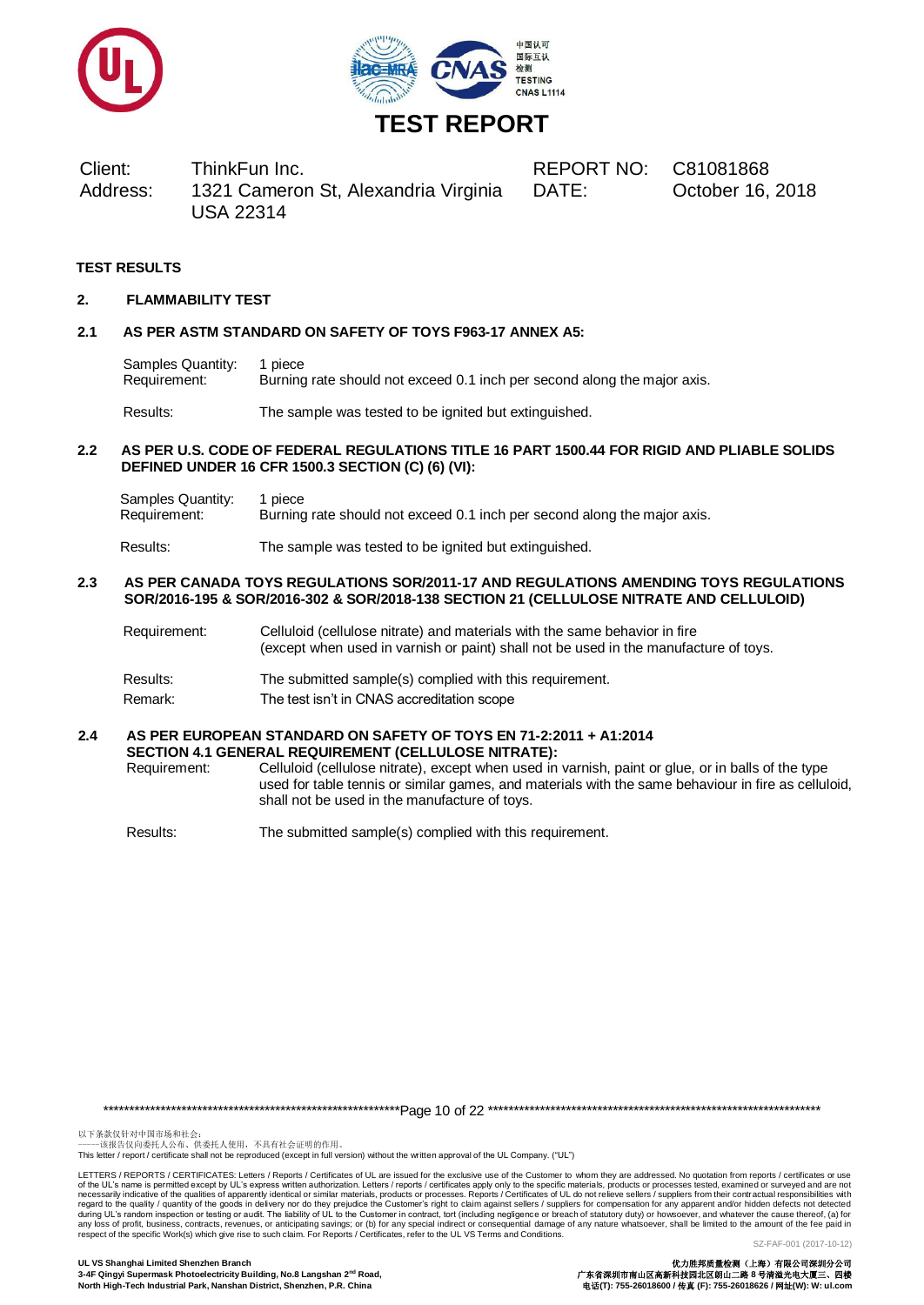



DATE: October 16, 2018

# **TEST RESULTS**

#### **2.5 FLAMMABILITY REQUIREMENT FOR TEXTILE FIBRES: SOR/2016-194**

| <b>Tested Sample ID</b> | <b>Product Description / Sample Group Desc.</b> |
|-------------------------|-------------------------------------------------|
| 001                     | Dark grey fabric (bag)                          |
| 002                     | Grey mesh (bag)                                 |

| Sample: 001, 002     |                                     |                          |                         |                            |              |
|----------------------|-------------------------------------|--------------------------|-------------------------|----------------------------|--------------|
|                      | Rate of Burning(second)             |                          |                         | Requirement                |              |
|                      | Original                            |                          | After 1                 |                            |              |
|                      |                                     |                          | Dry Clean<br>$\sqrt{ }$ | Wash<br>$\rightsquigarrow$ |              |
|                      | Specimen<br>1)                      | <b>IBE</b>               |                         | IBE                        |              |
|                      | 2)                                  | <b>IBE</b>               | 2)                      | <b>IBE</b>                 |              |
|                      | 3)                                  | <b>IBE</b>               | 3)                      | <b>IBE</b>                 | Greater than |
| <b>Plain Surface</b> | 4)                                  | <b>IBE</b>               | 4)                      | <b>IBE</b>                 | 3.5 seconds  |
|                      | 5)                                  | <b>IBE</b>               | 5)                      | <b>IBE</b>                 |              |
|                      | Average                             | $\overline{\phantom{m}}$ |                         | --                         |              |
|                      |                                     |                          |                         |                            |              |
| Code Description:    | <b>IBE=Ignited But Extinguished</b> |                          |                         |                            |              |
| Test Result:         | Pass                                |                          |                         |                            |              |

\*\*\*\*\*\*\*\*\*\*\*\*\*\*\*\*\*\*\*\*\*\*\*\*\*\*\*\*\*\*\*\*\*\*\*\*\*\*\*\*\*\*\*\*\*\*\*\*\*\*\*\*\*\*\*\*\*Page 11 of 22 \*\*\*\*\*\*\*\*\*\*\*\*\*\*\*\*\*\*\*\*\*\*\*\*\*\*\*\*\*\*\*\*\*\*\*\*\*\*\*\*\*\*\*\*\*\*\*\*\*\*\*\*\*\*\*\*\*\*\*\*\*\*\*\*

以下条款仅针对中国市场和社会:<br>-----该报告仅向委托人公布、供委托人使用,不具有社会证明的作用。

This letter / report / certificate shall not be reproduced (except in full version) without the written approval of the UL Company. ("UL")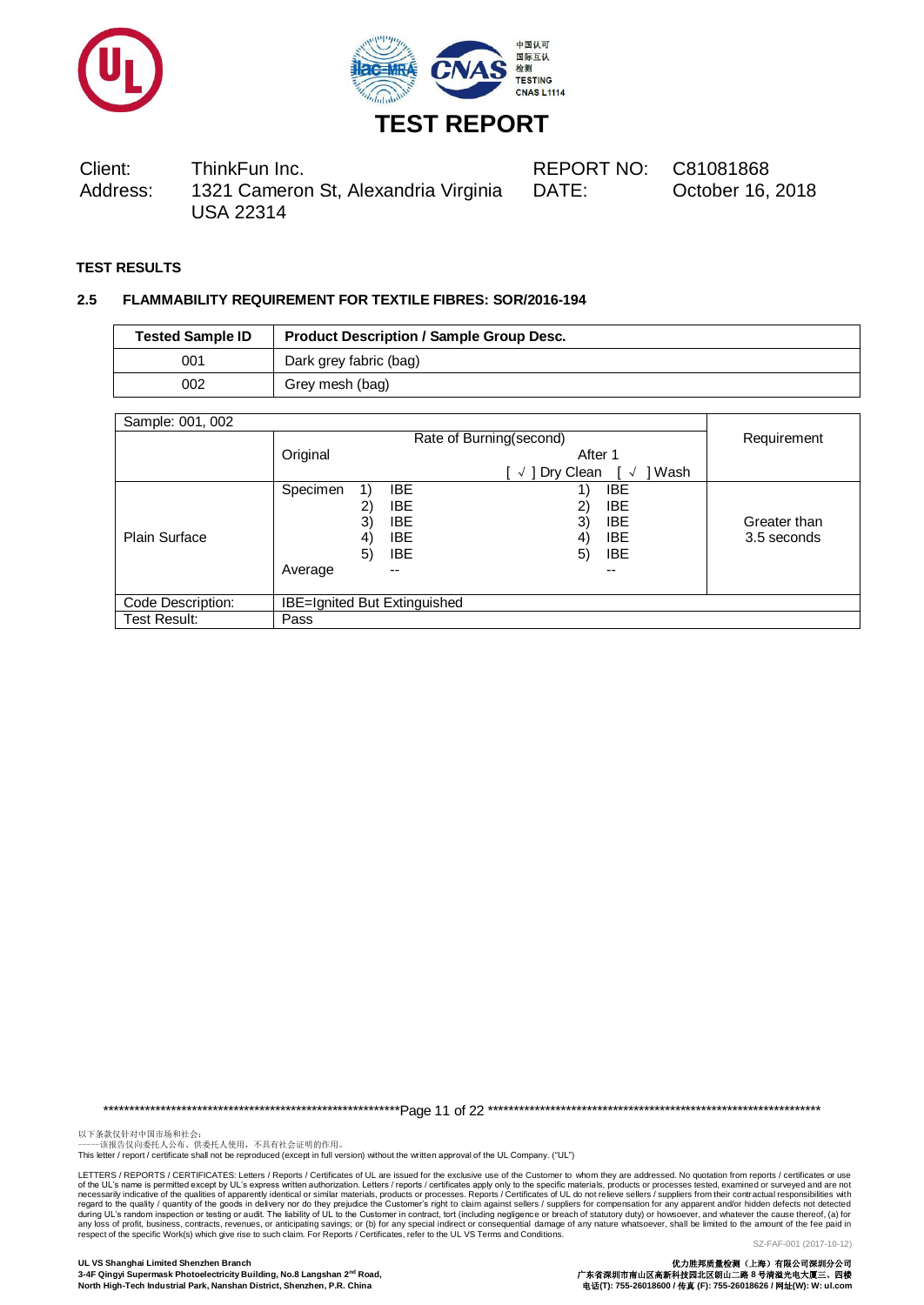



DATE: October 16, 2018

# **TEST RESULTS**

#### **3. CHEMICAL TESTS:**

| <b>Tested</b><br>Sample ID | <b>Product Description / Sample Group Desc.</b>                             |
|----------------------------|-----------------------------------------------------------------------------|
| 001                        | Tipover                                                                     |
| 002                        | White paper box with multicolor coatings (box) (From 001)                   |
| 003                        | Transparent plastic adhesive tape (joint of box) (From 001)                 |
| 004                        | Transparent plastic (blister tray) (From 001)                               |
| 005                        | Transparent plastic film (film of game grid & cards) (From 001)             |
| 006                        | Multicolor coatings (all cards & instructions & card holder box) (From 001) |
| 007                        | White coating (pattern & lettering on bag) (From 001)                       |
| 008                        | Blue coating (logo & lettering on game grid) (From 001)                     |
| 009                        | Black soft plastic (pad of game grid) (From 001)                            |
| 010                        | Black plastic (game grid) (From 001)                                        |
| 011                        | Blue plastic (crates) (From 001)                                            |
| 012                        | Green plastic (crates) (From 001)                                           |
| 013                        | Yellow plastic (crates) (From 001)                                          |
| 014                        | Red plastic (crate & tipper man) (From 001)                                 |
| 015                        | Dark grey fabric (bag) (From 001)                                           |
| 016                        | Grey mesh (bag) (From 001)                                                  |
| 017                        | Black cord (string of bag) (From 001)                                       |

#### **3.1 Total Lead Content In Substrates [ASTM F963-17 Section 4.3.5.2 (2)(a)] Test Method : CPSC-CH-E1001-08.3 (Metal Substrates) / CPSC-CH-E1002-08.3 Section IA & IIA (Non-Metal Substrates)**

| ----------      | Requirement   | Reporting    |             | Sample, mg/kg |
|-----------------|---------------|--------------|-------------|---------------|
| <b>Elements</b> | <u>(Max.)</u> | <u>Limit</u> | 009+010+011 | 012+013+014   |
| Lead (Pb)       | 100           | 10           | $<$ 10      | ~10           |
| Rating          |               |              | <b>PASS</b> | <b>PASS</b>   |
| Remark:         |               |              |             |               |

-All concentrations expressed in milligrams per kilogram of Tested Parts

-"<" means less than

-Method for determination of Lead (Pb) is determined by Inductively Coupled Plasma Spectroscopy.

-The test results only apply to the items tested.

\*\*\*\*\*\*\*\*\*\*\*\*\*\*\*\*\*\*\*\*\*\*\*\*\*\*\*\*\*\*\*\*\*\*\*\*\*\*\*\*\*\*\*\*\*\*\*\*\*\*\*\*\*\*\*\*\*Page 12 of 22 \*\*\*\*\*\*\*\*\*\*\*\*\*\*\*\*\*\*\*\*\*\*\*\*\*\*\*\*\*\*\*\*\*\*\*\*\*\*\*\*\*\*\*\*\*\*\*\*\*\*\*\*\*\*\*\*\*\*\*\*\*\*\*\*

以下条款仅针对中国市场和社会:<br>-----该报告仅向委托人公布、供委托人使用,不具有社会证明的作用。

This letter / report / certificate shall not be reproduced (except in full version) without the written approval of the UL Company. ("UL")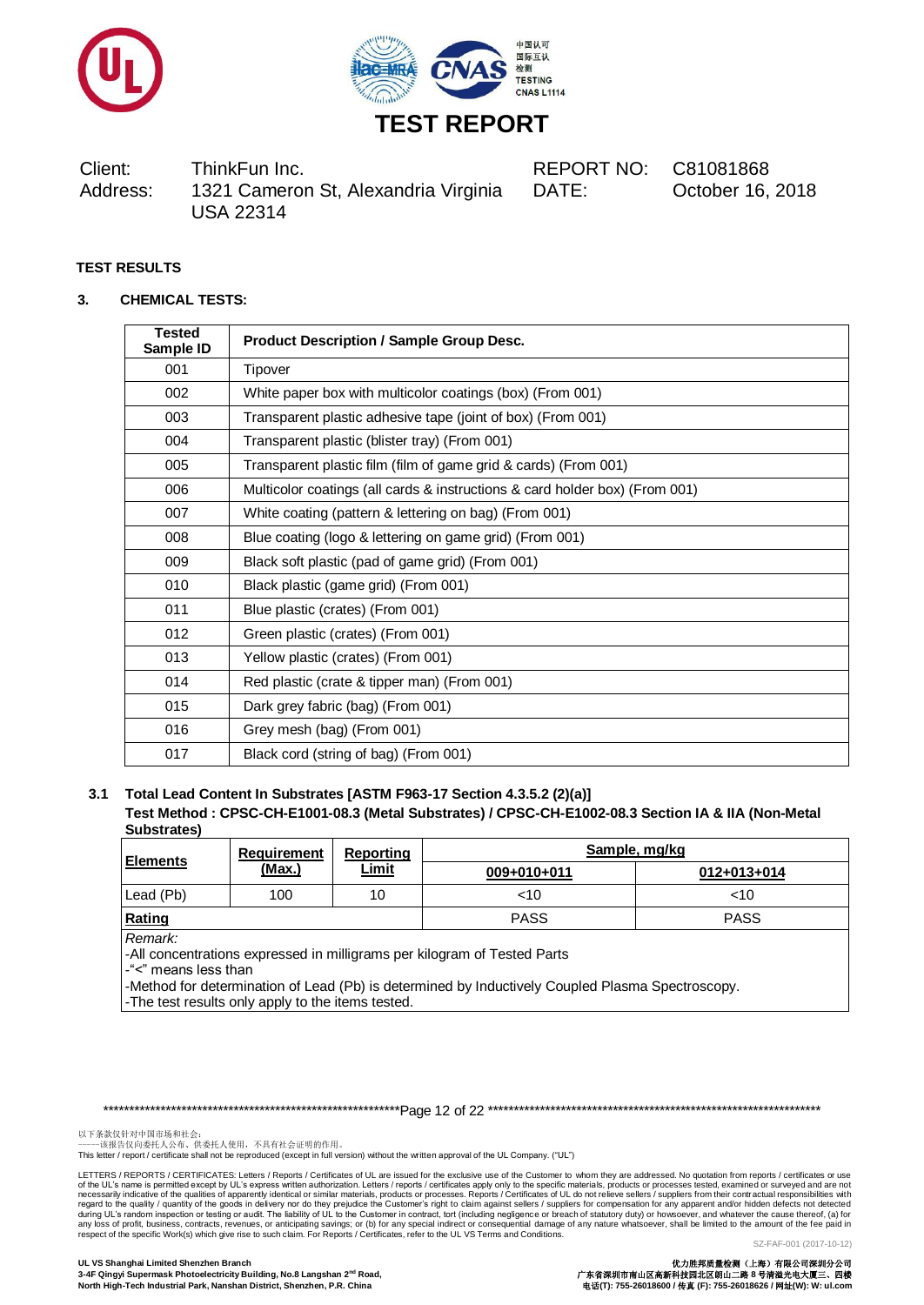



DATE: October 16, 2018

#### **TEST RESULTS**

**3.2 Total Lead Content In Paints And Surface Coatings [ASTM F963-17 Section 4.3.5.1(1)] Test Method : CPSC-CH-E1003-09.1 (Paints and Surface Coatings)**

| <b>Elements</b> | Requirement | Reporting    | Sample, mg/kg |             |             |  |  |
|-----------------|-------------|--------------|---------------|-------------|-------------|--|--|
|                 | (Max.)      | <u>Limit</u> | 006           | 007         | 008         |  |  |
| Lead (Pb)       | 90          | 10           | <10           | < 10        | < 10        |  |  |
| Rating          |             |              | <b>PASS</b>   | <b>PASS</b> | <b>PASS</b> |  |  |

#### *Remark:*

-All concentrations expressed in milligrams per kilogram of Tested Parts

-"<" means less than

-Method for determination of Lead (Pb) is determined by Inductively Coupled Plasma Spectroscopy. -The test results only apply to the items tested.

#### **3.3 Total Lead Content In Substrates [Consumer Product Safety Improvement Act Of 2008 Section 101] Test Method: CPSC-CH-E1001-08.3 (Metal Substrates) / CPSC-CH-E1002-08.3 Section IA & IIA (Non-Metal Substrates)**

| <b>Elements</b>                                                                     | Requirement   | Reporting    | Sample, mg/kg |             |  |  |  |
|-------------------------------------------------------------------------------------|---------------|--------------|---------------|-------------|--|--|--|
|                                                                                     | <u>(Max.)</u> | <b>Limit</b> | 009+010+011   | 012+013+014 |  |  |  |
| Lead (Pb)                                                                           | 100           | 10           | $<$ 10        | ~10         |  |  |  |
| Rating                                                                              |               |              | <b>PASS</b>   | <b>PASS</b> |  |  |  |
| Remark:<br>-All concentrations expressed in milligrams per kilogram of Tested Parts |               |              |               |             |  |  |  |

-"<" means less than

-Method for determination of Lead (Pb) is determined by Inductively Coupled Plasma Spectroscopy.

-The test results only apply to the items tested.

# **3.4 Total Lead Content In Paints And Surface Coatings [Consumer Product Safety Improvement Act Of 2008 Section 101]**

#### **Test Method : CPSC-CH-E1003-09.1 (Paints and Surface Coatings)**

| <b>Elements</b>                                                                                             | Requirement | <b>Reporting</b><br><b>Limit</b> | Sample, mg/kg |             |             |  |  |
|-------------------------------------------------------------------------------------------------------------|-------------|----------------------------------|---------------|-------------|-------------|--|--|
|                                                                                                             | (Max.)      |                                  | 006           | 007         | 008         |  |  |
| Lead (Pb)                                                                                                   | 90          | 10                               | $<$ 10        | < 10        | < 10        |  |  |
| Rating                                                                                                      |             |                                  | <b>PASS</b>   | <b>PASS</b> | <b>PASS</b> |  |  |
| Remark:<br>. All the contract the contract of the contract of the contract of $\pm$ . The contract of $\pm$ |             |                                  |               |             |             |  |  |

-All concentrations expressed in milligrams per kilogram of Tested Parts

-"<" means less than

-Method for determination of Lead (Pb) is determined by Inductively Coupled Plasma Spectroscopy.

-The test results only apply to the items tested.

\*\*\*\*\*\*\*\*\*\*\*\*\*\*\*\*\*\*\*\*\*\*\*\*\*\*\*\*\*\*\*\*\*\*\*\*\*\*\*\*\*\*\*\*\*\*\*\*\*\*\*\*\*\*\*\*\*Page 13 of 22 \*\*\*\*\*\*\*\*\*\*\*\*\*\*\*\*\*\*\*\*\*\*\*\*\*\*\*\*\*\*\*\*\*\*\*\*\*\*\*\*\*\*\*\*\*\*\*\*\*\*\*\*\*\*\*\*\*\*\*\*\*\*\*\*

以下条款仅针对中国市场和社会:<br>-----该报告仅向委托人公布、供委托人使用,不具有社会证明的作用。

This letter / report / certificate shall not be reproduced (except in full version) without the written approval of the UL Company. ("UL")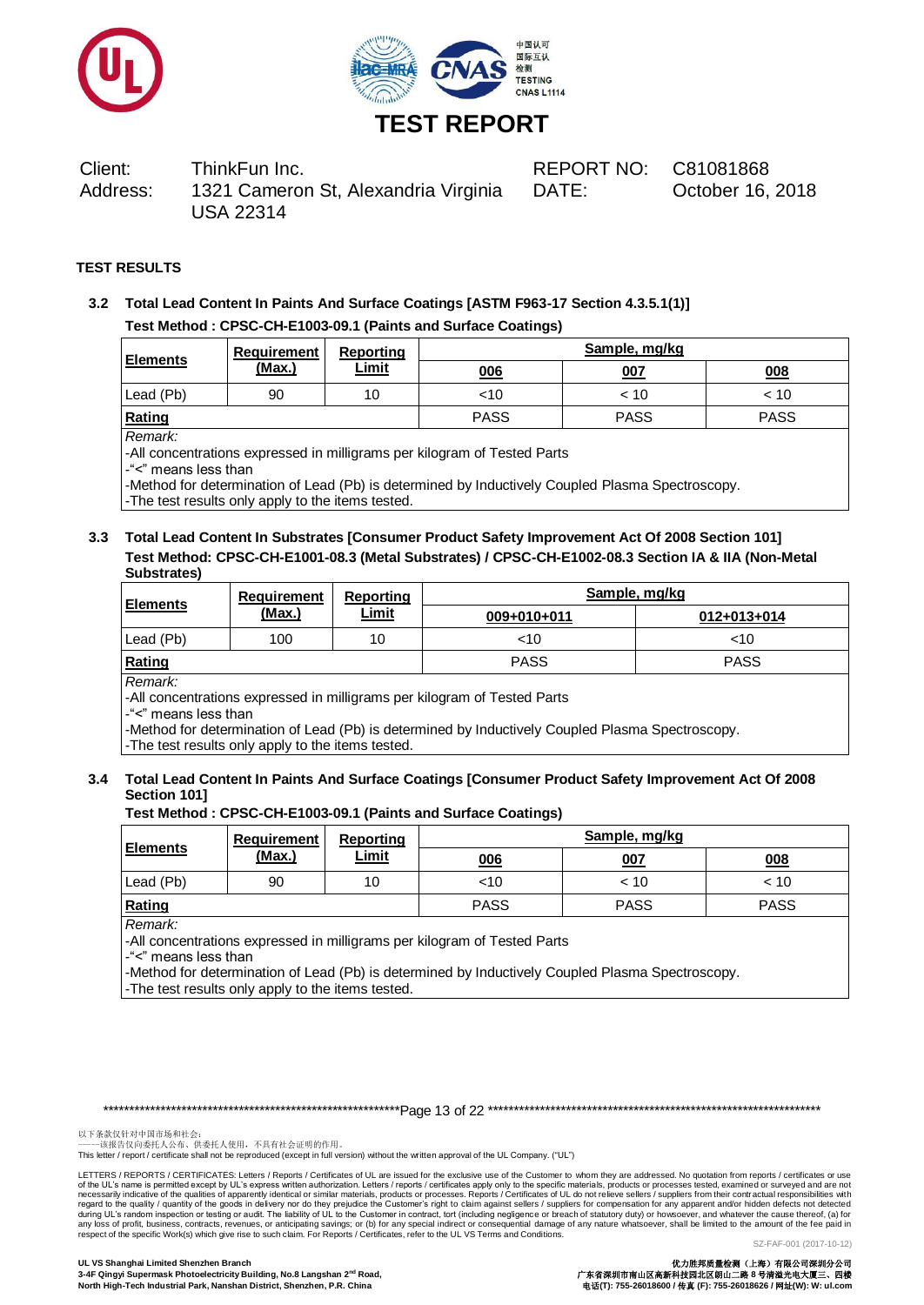



DATE: October 16, 2018

#### **TEST RESULTS**

**3.5 Total Lead Content In Paints And Surface Coatings [16 CFR 1303] Test Method: CPSC-CH-E1003-09.1 (Paints and Surface Coatings)**

| <b>Elements</b> | Requirement | Reporting    | Sample, mg/kg |             |             |  |
|-----------------|-------------|--------------|---------------|-------------|-------------|--|
|                 | (Max.)      | <b>Limit</b> | 006           | 007         | 008         |  |
| Lead (Pb)       | 90          | 10           | <10           | < 10        | < 10        |  |
| Rating          |             |              | <b>PASS</b>   | <b>PASS</b> | <b>PASS</b> |  |

#### *Remark:*

-All concentrations expressed in milligrams per kilogram of Tested Parts

-"<" means less than

-Method for determination of Lead (Pb) is determined by Inductively Coupled Plasma Spectroscopy. -The test results only apply to the items tested.

## **3.6 Total Lead Content In Substrates [California Proposition 65 Settlements Of Alameda Superior Court RG07356892]**

**Test Method: CPSC-CH-E1001-08.3 (Metal Substrates) / CPSC-CH-E1002-08.3 Section IA & IIA (Non-Metal Substrates)**

| <b>Elements</b> | Requirement | Reporting    | Sample, mg/kg |             |  |  |
|-----------------|-------------|--------------|---------------|-------------|--|--|
|                 | (Max.)      | <u>Limit</u> | 009+010+011   | 012+013+014 |  |  |
| Lead (Pb)       | 100         | 10           | $<$ 10        | ~10         |  |  |
| Rating          |             |              | <b>PASS</b>   | <b>PASS</b> |  |  |
| __              |             |              |               |             |  |  |

*Remark:*

-All concentrations expressed in milligrams per kilogram of Tested Parts

-"<" means less than

-Method for determination of Lead (Pb) is determined by Inductively Coupled Plasma Spectroscopy.

-The test results only apply to the items tested.

#### **3.7 Total Lead Content In Paint And Surface Coatings [California Proposition 65 Settlements Of Alameda Superior Court RG07356892]**

#### **Test Method: CPSC-CH-E1003-09.1 (Paint or Surface Coatings)**

| <b>Elements</b> | Requirement | <b>Reporting</b> | Sample, mg/kg |             |      |  |
|-----------------|-------------|------------------|---------------|-------------|------|--|
|                 | (Max.)      | <u>Limit</u>     | 006           | 007         | 008  |  |
| Lead (Pb)       | 90          | 10               | <10           | $~<$ 10     | < 10 |  |
| Rating          |             | <b>PASS</b>      | <b>PASS</b>   | <b>PASS</b> |      |  |

*Remark:*

-All concentrations expressed in milligrams per kilogram of Tested Parts

-"<" means less than

-Method for determination of Lead (Pb) is determined by Inductively Coupled Plasma Spectroscopy.

-The test results only apply to the items tested.

\*\*\*\*\*\*\*\*\*\*\*\*\*\*\*\*\*\*\*\*\*\*\*\*\*\*\*\*\*\*\*\*\*\*\*\*\*\*\*\*\*\*\*\*\*\*\*\*\*\*\*\*\*\*\*\*\*Page 14 of 22 \*\*\*\*\*\*\*\*\*\*\*\*\*\*\*\*\*\*\*\*\*\*\*\*\*\*\*\*\*\*\*\*\*\*\*\*\*\*\*\*\*\*\*\*\*\*\*\*\*\*\*\*\*\*\*\*\*\*\*\*\*\*\*\*

以下条款仅针对中国市场和社会:<br>-----该报告仅向委托人公布、供委托人使用,不具有社会证明的作用。

This letter / report / certificate shall not be reproduced (except in full version) without the written approval of the UL Company. ("UL")

LETTERS / REPORTS / CERTIFICATES: Letters / Reports / Certificates of UL are issued for the exclusive use of the Customer to whom they are addressed. No quotation from reports / certificates or use of the UL's name is permitted except by UL's express written authorization. Letters / reports / certificates apply only to the specific materials, products or processes tested, examined or surveyed and are not necessarily indicative of the qualities of apparently identical or similar materials, products or processes. Reports / Certificates of UL do not relieve sellers / suppliers from their contractual responsibilities with<br>duri respect of the specific Work(s) which give rise to such claim. For Reports / Certificates, refer to the UL VS Terms and Conditions.

SZ-FAF-001 (2017-10-12)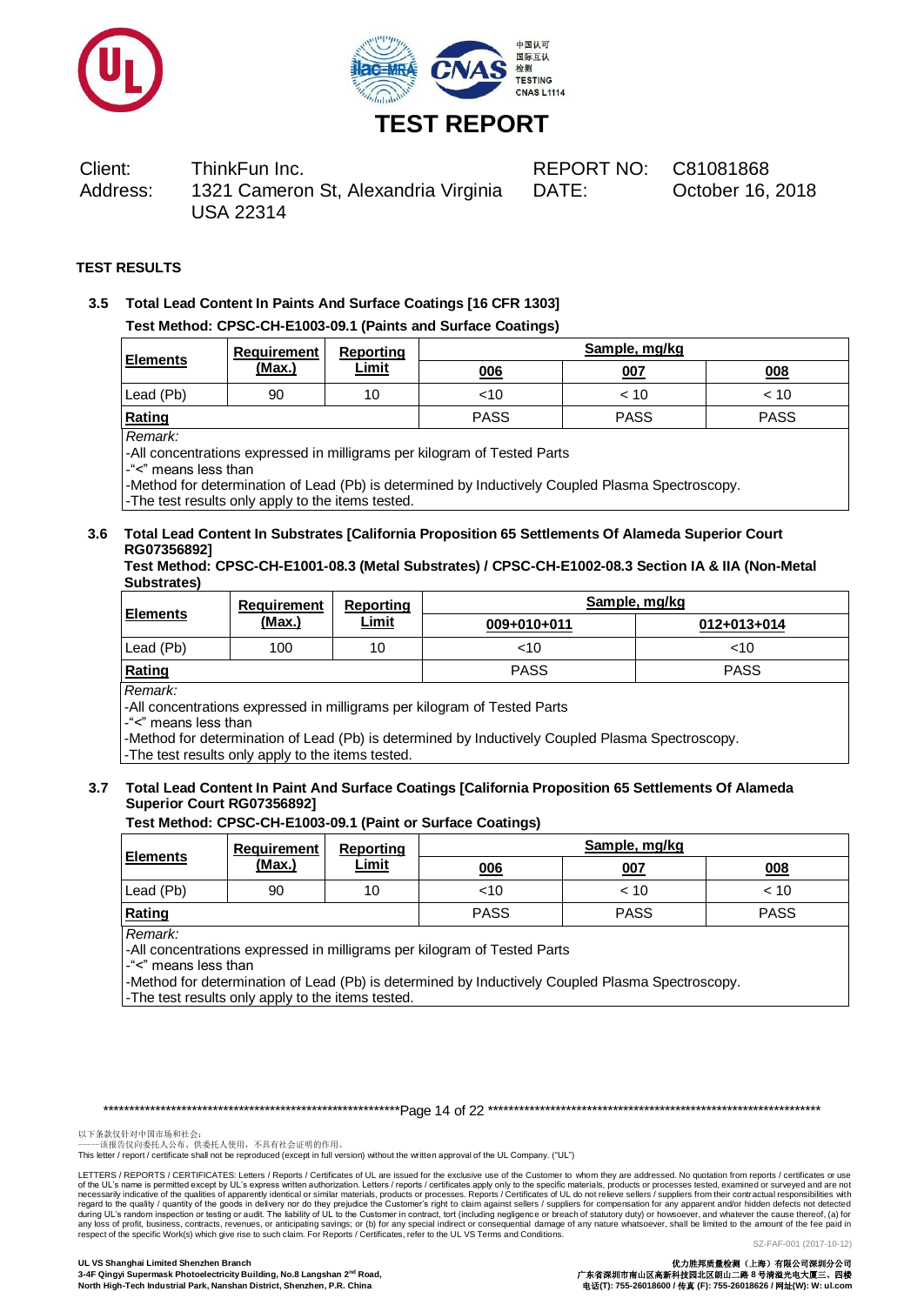



DATE: October 16, 2018

#### **TEST RESULTS**

**3.8 Prohibition Of Children's Toys And Child Care Articles Containing Specified Phthalates [16 CFR 1307.3] Test Method : CPSC-CH-C1001-09.4**

|                                        |                                  | <b>Requirement Reporting</b> |             | Sample, %   |             |         |  |
|----------------------------------------|----------------------------------|------------------------------|-------------|-------------|-------------|---------|--|
| Analyte                                | CAS No.                          | (Max.)                       | Limit       | 006         | $007 + 008$ | 009     |  |
| Dibutyl Phthalate, DBP                 | 84-74-2                          | 0.1                          | 0.005       | < 0.005     | < 0.005     | < 0.005 |  |
| Benzyl Butyl Phthalate,<br><b>BBP</b>  | 85-68-7                          | 0.1                          | 0.005       | < 0.005     | < 0.005     | < 0.005 |  |
| Diethylhexyl Phthalate,<br><b>DEHP</b> | 117-81-7                         | 0.1                          | 0.005       | < 0.005     | < 0.005     | < 0.005 |  |
| Diisononyl Phthalate, DINP             | 28553-12-0<br>/68515-48-0        | 0.1                          | 0.005       | < 0.005     | < 0.005     | < 0.005 |  |
| Diisobutyl Phthalate, DIBP             | 84-69-5                          | 0.1                          | 0.005       | < 0.005     | < 0.005     | < 0.005 |  |
| Dipentyl Phthalate, DPENP              | 131-18-0                         | 0.1                          | 0.005       | < 0.005     | < 0.005     | < 0.005 |  |
| Di-n-hexyl Phthalate,<br><b>DHEXP</b>  | 84-75-3                          | 0.1                          | 0.005       | < 0.005     | < 0.005     | < 0.005 |  |
| Dicyclohexyl Phthalate,<br><b>DCHP</b> | 84-61-7                          | 0.1                          | 0.005       | < 0.005     | < 0.005     | < 0.005 |  |
| Diisodecyl Phthalate, DIDP             | 26761-40-<br>$0/68515$ -<br>49-1 | 0.1                          | 0.005       | < 0.005     | < 0.005     | < 0.005 |  |
| Di-n-octyl Phthalate, DNOP             | 117-84-0                         | 0.1                          | 0.005       | < 0.005     | < 0.005     | < 0.005 |  |
| Rating                                 |                                  |                              | <b>PASS</b> | <b>PASS</b> | <b>PASS</b> |         |  |

*Remark:*

-All concentrations expressed in percentage (%)

-"<" means less than

-Method for determination of Phthalates are determined by Gas Chromatography Mass Selective Detector (GC-MSD) -The test results only apply to the items tested.

*The test isn't in CNAS accreditation scope:*

\*\*\*\*\*\*\*\*\*\*\*\*\*\*\*\*\*\*\*\*\*\*\*\*\*\*\*\*\*\*\*\*\*\*\*\*\*\*\*\*\*\*\*\*\*\*\*\*\*\*\*\*\*\*\*\*\*Page 15 of 22 \*\*\*\*\*\*\*\*\*\*\*\*\*\*\*\*\*\*\*\*\*\*\*\*\*\*\*\*\*\*\*\*\*\*\*\*\*\*\*\*\*\*\*\*\*\*\*\*\*\*\*\*\*\*\*\*\*\*\*\*\*\*\*\*

以下条款仅针对中国市场和社会:<br>-----该报告仅向委托人公布、供委托人使用,不具有社会证明的作用。

This letter / report / certificate shall not be reproduced (except in full version) without the written approval of the UL Company. ("UL")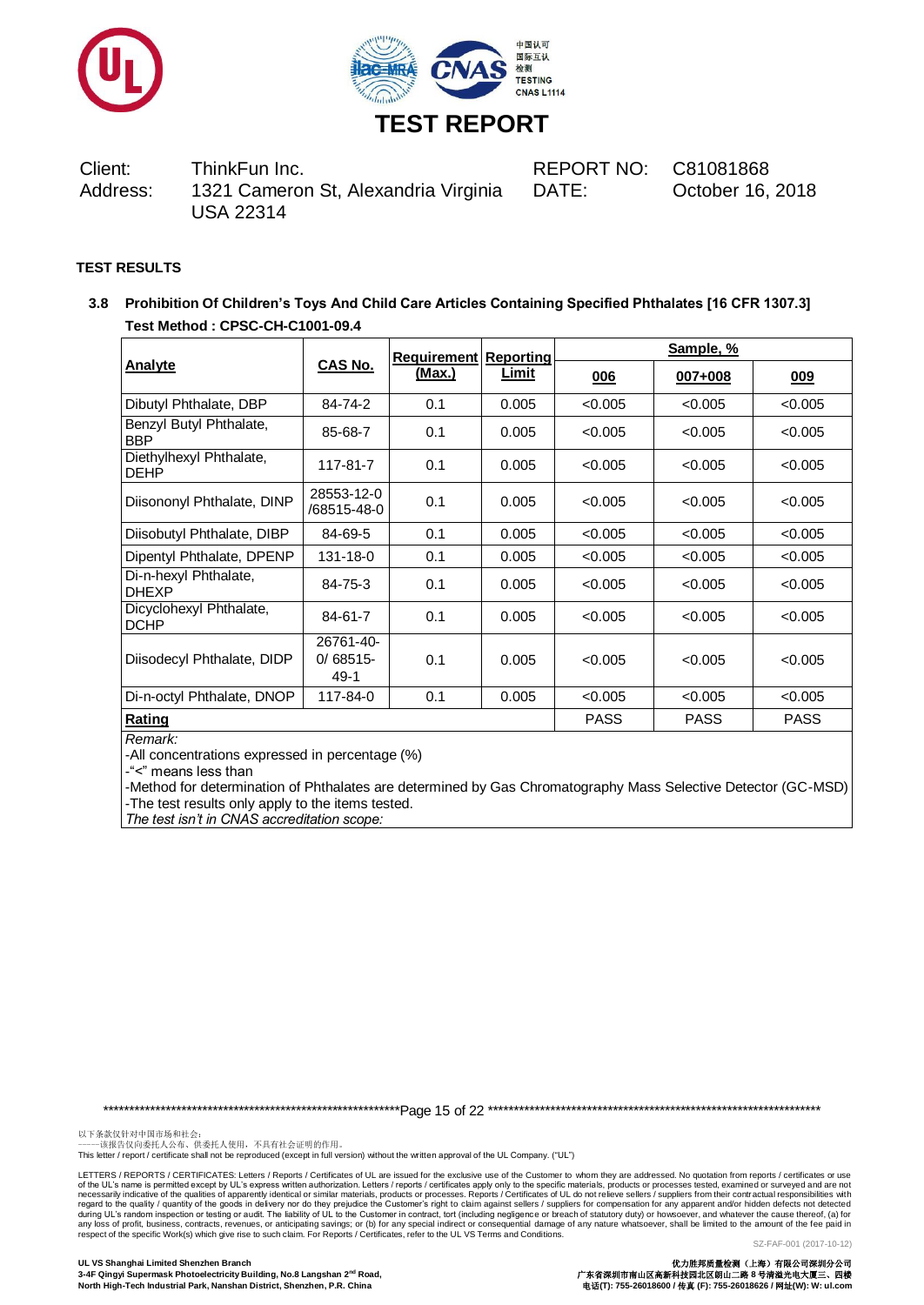



DATE: October 16, 2018

#### **TEST RESULTS**

# **3.9 Total Heavy Metals In Packaging [NERC Heavy Metals in Packaging Wastes] Test Method: In-house Method**

|                     | <b>Requirement</b> | <b>Reporting</b> | Sample, mg/kg |             |  |
|---------------------|--------------------|------------------|---------------|-------------|--|
| <b>Elements</b>     | (Max.)             | <b>Limit</b>     | 002           | 003+004+005 |  |
| Lead (Pb)           | 100                | 10               | < 10          | $<$ 10      |  |
| Cadmium (Cd)        | 100                | 5                | $5$           | $<$ 5       |  |
| Chromium VI (Cr VI) | 100                | 10               | $<$ 10        | $<$ 10      |  |
| Mercury (Hg)        | 100                | 5                | $<$ 5         | <5          |  |
| Sum                 | 100                | 30               | $30$          | $30$        |  |
| Rating              |                    |                  | <b>PASS</b>   | <b>PASS</b> |  |

*Remark:*

-All concentrations expressed in milligrams per kilogram

-"<" means less than

-Method for determination of Lead (Pb), Cadmium(Cd), Chromium VI (Cr VI) and Mercury(Hg) are determined by Inductively Coupled Plasma Spectroscopy.

-The test results only apply to the items tested.

*The test isn't in CNAS accreditation scope:*

#### **3.10 Specific Substance In Surface Coatings [Canada Toys Regulations (SOR/2011-17), Toxicological Hazards, Section 23 With SOR/2016-195 & SOR/2016-302 &SOR/2018-138 Amendment] Test Method : Health Canada Product Safety Reference Manual, Book 5, Part B, Method C-03**

|                 | <b>Requirement</b> | <b>Reporting</b> | Sample, mg/kg |             |             |  |
|-----------------|--------------------|------------------|---------------|-------------|-------------|--|
| <b>Elements</b> | <u>(Max.)</u>      | <b>Limit</b>     | 006           | 007         | 008         |  |
| Antimony (Sb)   | 1000               | 50               | $50$          | < 50        | < 50        |  |
| Arsenic (As)    | 1000               | 50               | $50$          | < 50        | < 50        |  |
| Barium (Ba)     | 1000               | 50               | $50$          | < 50        | < 50        |  |
| Cadmium (Cd)    | 1000               | 50               | $50$          | < 50        | < 50        |  |
| Selenium (Se)   | 1000               | 50               | $50$          | < 50        | < 50        |  |
| Rating          |                    |                  | <b>PASS</b>   | <b>PASS</b> | <b>PASS</b> |  |

*Remark:*

-All concentrations expressed in milligrams per kilogram

-"<" means less than

-Method for determination of each soluble element present: Antimony(Sb), Arsenic(As), Barium(Ba), Cadmium(Cd) and Selenium(Se) are determined by Inductively Coupled Plasma Spectroscopy.

-The test results only apply to the items tested.

*The test isn't in CNAS accreditation scope:*

\*\*\*\*\*\*\*\*\*\*\*\*\*\*\*\*\*\*\*\*\*\*\*\*\*\*\*\*\*\*\*\*\*\*\*\*\*\*\*\*\*\*\*\*\*\*\*\*\*\*\*\*\*\*\*\*\*Page 16 of 22 \*\*\*\*\*\*\*\*\*\*\*\*\*\*\*\*\*\*\*\*\*\*\*\*\*\*\*\*\*\*\*\*\*\*\*\*\*\*\*\*\*\*\*\*\*\*\*\*\*\*\*\*\*\*\*\*\*\*\*\*\*\*\*\*

以下条款仅针对中国市场和社会:<br>-----该报告仅向委托人公布、供委托人使用,不具有社会证明的作用。

This letter / report / certificate shall not be reproduced (except in full version) without the written approval of the UL Company. ("UL")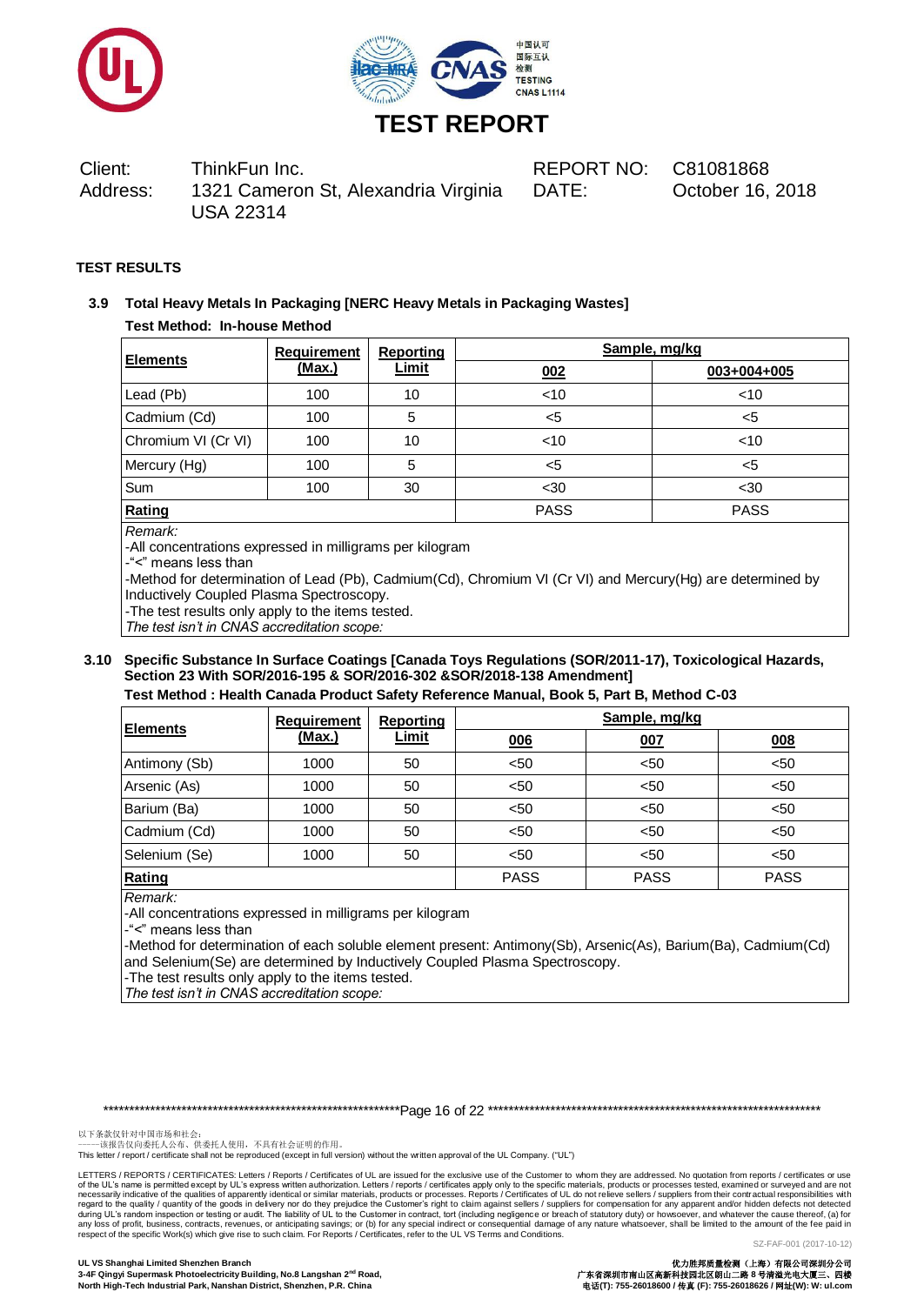



DATE: October 16, 2018

#### **TEST RESULTS**

**3.11 Total Lead And Mercury In Surface Coatings [Canada Toys Regulations (SOR/2011-17) With SOR/2016-195 & SOR/2016-302 & SOR/2018-138 Amendment, Toxicological Hazards, Section 23 And SOR/2016-193 Surface Coating Materials Regulations]** 

**Test Method : Health Canada Product Safety Reference Manual, Book 5, Part B, Method C-02.2 & C-07**

| <b>Elements</b> | Requirement | Reporting    |             | Sample, mg/kg |             |  |  |  |
|-----------------|-------------|--------------|-------------|---------------|-------------|--|--|--|
|                 | (Max.)      | <u>Limit</u> | 006         | <u>007</u>    | 008         |  |  |  |
| Lead (Pb)       | 90          | 10           | ~< 10       | $~<$ 10       | < 10        |  |  |  |
| Mercury (Hg)    | 10          | 10           | ~< 10       | $~<$ 10       | < 10        |  |  |  |
| Rating          |             |              | <b>PASS</b> | <b>PASS</b>   | <b>PASS</b> |  |  |  |

*Remark:*

-All concentrations expressed in milligrams per kilogram

-"<" means less than

-Method for determination of each element present: Lead (Pb) and Mercury (Hg) are determined by Inductively Coupled Plasma Mass Spectrometry.

-The test results only apply to the items tested.

*The test isn't in CNAS accreditation scope:*

#### **3.12 Total Lead Content [Canada Consumer Products Containing Lead Regulations (SOR/2018-83)] Test Method: In-house method reference with CPSC-CH-E1002-08.3 / CPSC-CH-E1001-08.3 / CPSC-CH-E1003-09.1**

| <b>Elements</b> | Requirement | Reporting    |             | Sample, mg/kg |             |             |  |  |
|-----------------|-------------|--------------|-------------|---------------|-------------|-------------|--|--|
|                 | (Max.)      | <u>Limit</u> | 006         | 007           | 008         | 009+010+011 |  |  |
| Lead (Pb)       | 90          | 10           | < 10        | < 10          | ~10         | < 10        |  |  |
| Rating          |             |              | <b>PASS</b> | <b>PASS</b>   | <b>PASS</b> | <b>PASS</b> |  |  |

| <b>Elements</b> | Requirement   | Reporting<br><u>Limit</u> | Sample, mg/kg |             |  |
|-----------------|---------------|---------------------------|---------------|-------------|--|
|                 | <u>(Max.)</u> |                           | 012+013+014   | 015+016+017 |  |
| Lead (Pb)       | 90            | 10                        | < 10          | ~10         |  |
| Rating          |               |                           | <b>PASS</b>   | <b>PASS</b> |  |

*Remark:*

-All concentrations expressed in milligrams per kilogram

-"<" means less than

-Method for determination of each element present: Lead (Pb) is determined by Inductively Coupled Plasma Spectroscopy.

-The test results only apply to the items tested.

*The test isn't in CNAS accreditation scope:*

\*\*\*\*\*\*\*\*\*\*\*\*\*\*\*\*\*\*\*\*\*\*\*\*\*\*\*\*\*\*\*\*\*\*\*\*\*\*\*\*\*\*\*\*\*\*\*\*\*\*\*\*\*\*\*\*\*Page 17 of 22 \*\*\*\*\*\*\*\*\*\*\*\*\*\*\*\*\*\*\*\*\*\*\*\*\*\*\*\*\*\*\*\*\*\*\*\*\*\*\*\*\*\*\*\*\*\*\*\*\*\*\*\*\*\*\*\*\*\*\*\*\*\*\*\*

以下条款仅针对中国市场和社会:<br>-----该报告仅向委托人公布、供委托人使用,不具有社会证明的作用。

This letter / report / certificate shall not be reproduced (except in full version) without the written approval of the UL Company. ("UL")

LETTERS / REPORTS / CERTIFICATES: Letters / Reports / Certificates of UL are issued for the exclusive use of the Customer to whom they are addressed. No quotation from reports / certificates or use of the UL's name is permitted except by UL's express written authorization. Letters / reports / certificates apply only to the specific materials, products or processes tested, examined or surveyed and are not necessarily indicative of the qualities of apparently identical or similar materials, products or processes. Reports / Certificates of UL do not relieve sellers / suppliers from their contractual responsibilities with<br>duri respect of the specific Work(s) which give rise to such claim. For Reports / Certificates, refer to the UL VS Terms and Conditions.

SZ-FAF-001 (2017-10-12)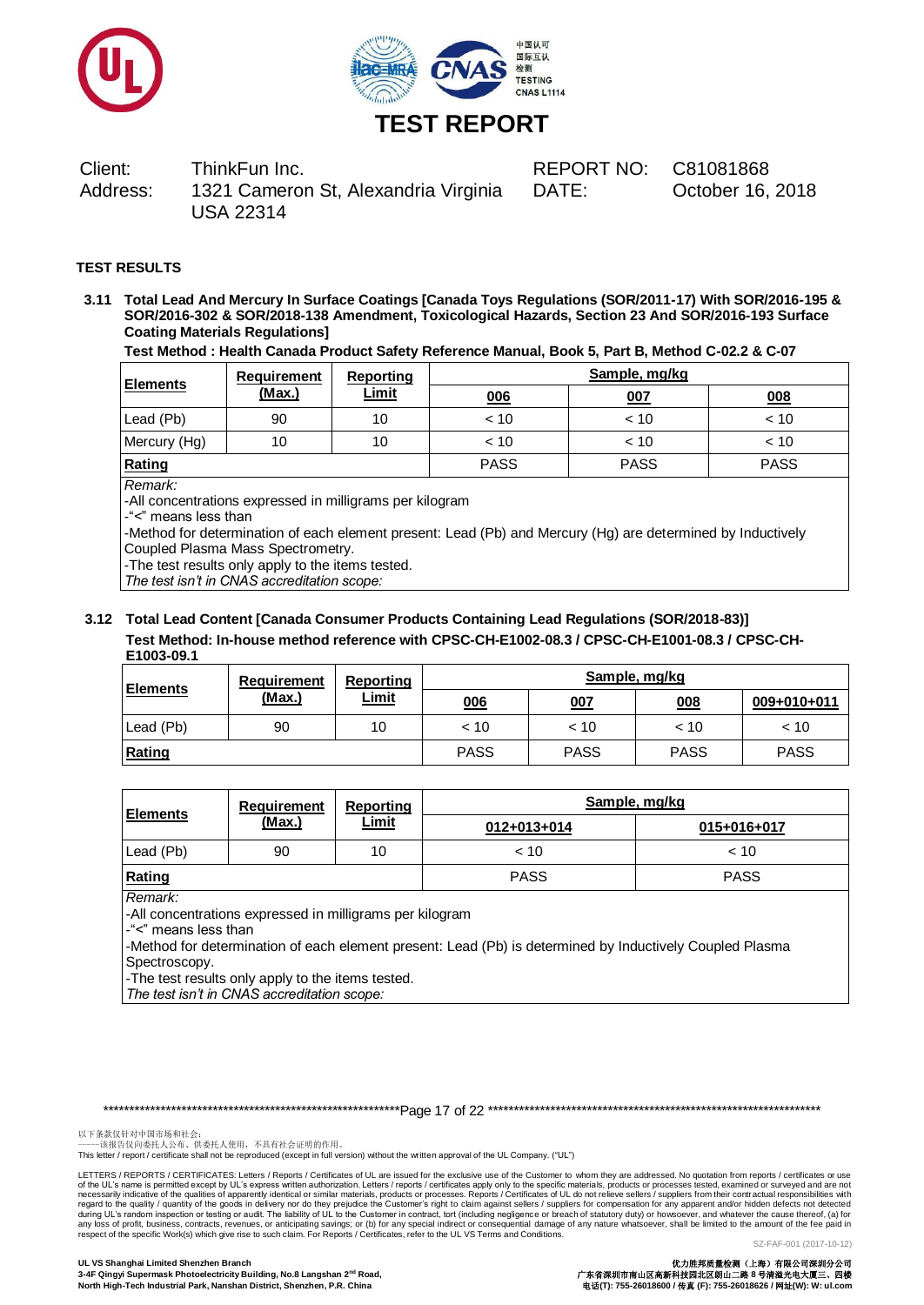



DATE: October 16, 2018

# **TEST RESULTS**

**3.13 Total Phthalates Content In Toys And Child Care Articles [Phthalates Regulation SOR/2016-188 Phthalates Content]**

## **Test Method : CPSC-CH-C1001-09.3**

|                                        |             | <b>Requirement</b> | <b>Reporting</b> | Sample,% |         |         |
|----------------------------------------|-------------|--------------------|------------------|----------|---------|---------|
| Analyte                                | CAS No.     | (Max.)             | Limit            | 006      | 007+008 | 009     |
| Dibutyl Phthalate, DBP                 | 84-74-2     | 0.1                | 0.005            | < 0.005  | < 0.005 | < 0.005 |
| Benzyl Butyl Phthalate, BBP            | 85-68-7     | 0.1                | 0.005            | < 0.005  | < 0.005 | < 0.005 |
| Diethylhexyl Phthalate,<br><b>DEHP</b> | 117-81-7    | 0.1                | 0.005            | < 0.005  | < 0.005 | < 0.005 |
| Diisononyl Phthalate, DINP             | 68515-48-0  | 0.1                | 0.005            | < 0.005  | < 0.005 | < 0.005 |
| Di-n-octyl Phthalate, DNOP             | 117-84-0    | 0.1                | 0.005            | < 0.005  | < 0.005 | < 0.005 |
| Diisodecyl Phthalate, DIDP             | 26761-40-0  | 0.1                | 0.005            | < 0.005  | < 0.005 | < 0.005 |
| Rating                                 | <b>PASS</b> | <b>PASS</b>        | <b>PASS</b>      |          |         |         |

# *Remark:*

-All concentrations expressed in percentage (%)

-"<" means less than

-Method for determination of Phthalates are determined by Gas Chromtagraphy Mass Selective Detector (GC-MSD) -Vinyl in toys and child care articles need to determine DEHP, DBP, or BBP. Vinyl in any part of a toy or child care article that can be placed in the mouth of a child under four years of age: DINP, DIDP, or DNOP -The test results only apply to the items tested.

*The test isn't in CNAS accreditation scope:*

#### **3.14 Total Cadmium Content In Surface Coating [Point 23 Of The Annex XVII Of The Regulation (EC) No. 1907/2006 (REACH) With Further Amendment]**

#### **Test Method : In-house method reference with CPSC-CH-E1003-09.1**

| <b>Elements</b> | Requirement<br>Reporting |              | Sample, mg/kg |             |             |  |
|-----------------|--------------------------|--------------|---------------|-------------|-------------|--|
|                 | (Max.)                   | <u>Limit</u> | 006           | 007         | 008         |  |
| Cadmium (Cd)    | 1000                     | 10           | $<$ 10        | < 10        | < 10        |  |
| Rating          |                          |              | <b>PASS</b>   | <b>PASS</b> | <b>PASS</b> |  |

*Remark:*

-All concentrations expressed in milligrams per kilograms

-"<" means less than

-Method for determination of cadmium (Cd) is determined by Inductively Coupled Plasma Spectroscopy.

-The test results only apply to the items tested.

*The test isn't in CNAS accreditation scope:*

\*\*\*\*\*\*\*\*\*\*\*\*\*\*\*\*\*\*\*\*\*\*\*\*\*\*\*\*\*\*\*\*\*\*\*\*\*\*\*\*\*\*\*\*\*\*\*\*\*\*\*\*\*\*\*\*\*Page 18 of 22 \*\*\*\*\*\*\*\*\*\*\*\*\*\*\*\*\*\*\*\*\*\*\*\*\*\*\*\*\*\*\*\*\*\*\*\*\*\*\*\*\*\*\*\*\*\*\*\*\*\*\*\*\*\*\*\*\*\*\*\*\*\*\*\*

以下条款仅针对中国市场和社会:<br>-----该报告仅向委托人公布、供委托人使用,不具有社会证明的作用。

This letter / report / certificate shall not be reproduced (except in full version) without the written approval of the UL Company. ("UL")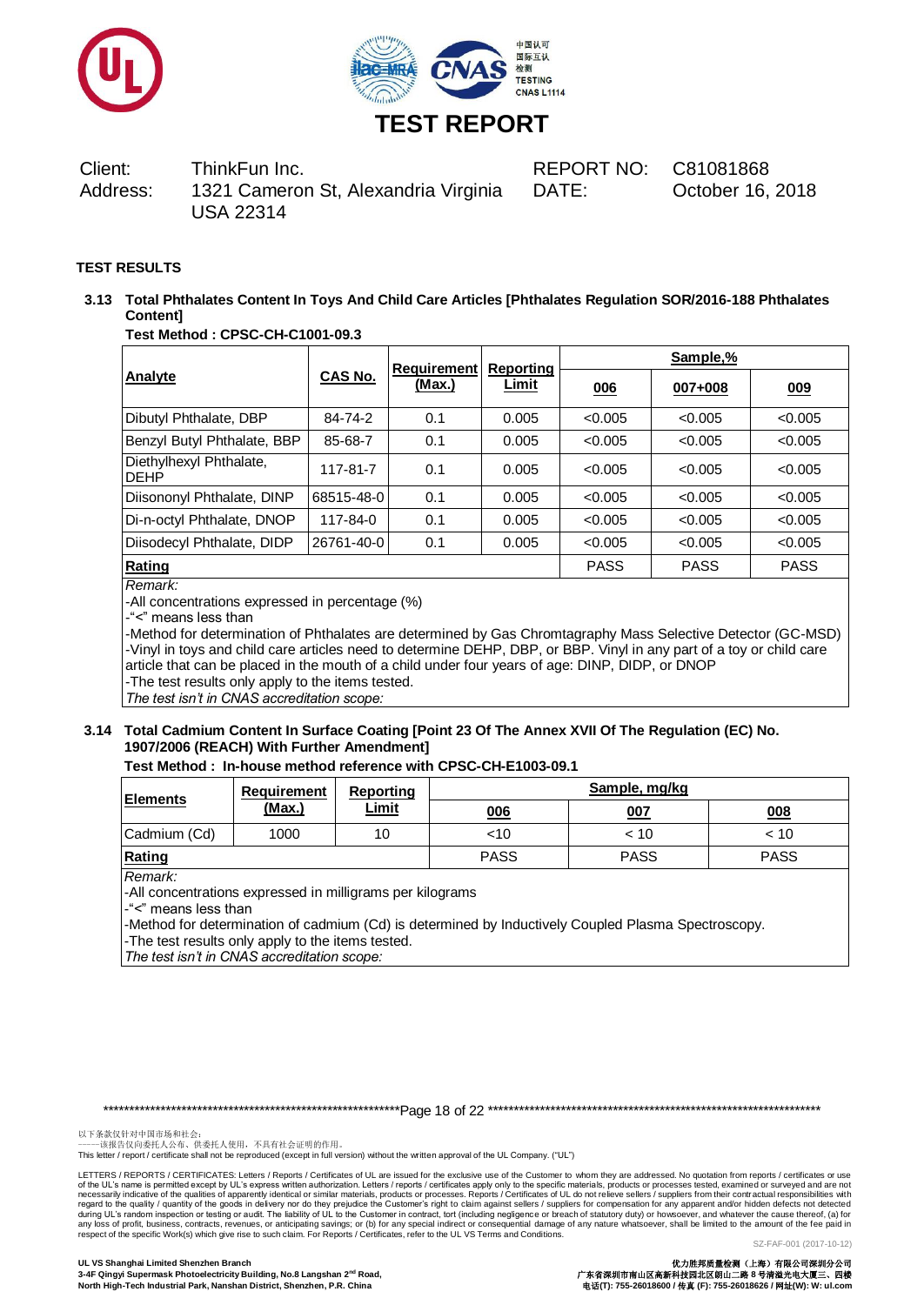



DATE: October 16, 2018

## **TEST RESULTS**

# **3.15 Total Cadmium Content In Plastic [Point 23 Of The Annex XVII Of The Regulation (EC) no. 1907/2006 (REACH) With Further Amendment]**

# **Test Method : EN 1122:2001 Method B**

| <b>Elements</b> | Requirement | Reporting<br><u>Limit</u> | Sample, mg/kg |             |  |
|-----------------|-------------|---------------------------|---------------|-------------|--|
|                 | (Max.)      |                           | 009+010+011   | 012+013+014 |  |
| Cadmium (Cd)    | 100         | 10                        | <10           | ~10         |  |
| Rating          |             |                           | <b>PASS</b>   | <b>PASS</b> |  |

*Remark:*

-All concentrations expressed in milligrams per kilograms

-"<" means less than

-Method for determination of cadmium (Cd) is determined by Inductively Coupled Plasma Spectroscopy. -The test results only apply to the items tested.

#### **3.16 Total Phthalates Content In Toys And Child Care Articles [Point 51, 52 Of The Annex XVII Of The Regulation (EC) No. 1907/2006 (REACH) With Further Amendment] Test Method : CPSC-CH-C1001-09.3**

|                                                         |                | <b>Requirement Reporting</b> |             | Sample, %   |             |         |
|---------------------------------------------------------|----------------|------------------------------|-------------|-------------|-------------|---------|
| Analyte                                                 | <b>CAS No.</b> | (Max.)                       | Limit       | 006         | 007+008     | 009     |
| Dibutyl Phthalate, DBP                                  | 84-74-2        |                              | 0.005       | < 0.005     | < 0.005     | < 0.005 |
| Benzyl Butyl Phthalate, BBP<br>85-68-7                  |                |                              | 0.005       | < 0.005     | < 0.005     | < 0.005 |
| Diethylhexyl Phthalate,<br>117-81-7<br><b>DEHP</b>      |                | 0.1                          | 0.005       | < 0.005     | < 0.005     | < 0.005 |
| Sum of DBP, BBP & DEHP                                  |                |                              |             | < 0.005     | < 0.005     | < 0.005 |
| 28553-12-0<br>Diisononyl Phthalate, DINP<br>/68515-48-0 |                |                              | 0.005       | < 0.005     | < 0.005     | < 0.005 |
| Di-n-octyl Phthalate, DNOP                              | 117-84-0       |                              | 0.005       | < 0.005     | < 0.005     | < 0.005 |
| 26761-40-0/<br>Diisodecyl Phthalate, DIDP<br>68515-49-1 |                | 0.1                          | 0.005       | < 0.005     | < 0.005     | < 0.005 |
| Sum of DINP, DNOP & DIDP                                |                | 0.005                        | < 0.005     | < 0.005     | < 0.005     |         |
| Rating                                                  |                |                              | <b>PASS</b> | <b>PASS</b> | <b>PASS</b> |         |

# *Remark:*

-All concentrations expressed in percentage (%)

-"<" means less than

-Method for determination of Phthalates are determined by Gas Chromtagraphy Mass Selective Detector (GC-MSD) -Toys and child care articles need to determine DEHP, DBP, or BBP. Component in any part of a toy or child care article that can be placed in the mouth of a child: DINP, DIDP, or DNOP

-The test results only apply to the items tested.

\*\*\*\*\*\*\*\*\*\*\*\*\*\*\*\*\*\*\*\*\*\*\*\*\*\*\*\*\*\*\*\*\*\*\*\*\*\*\*\*\*\*\*\*\*\*\*\*\*\*\*\*\*\*\*\*\*Page 19 of 22 \*\*\*\*\*\*\*\*\*\*\*\*\*\*\*\*\*\*\*\*\*\*\*\*\*\*\*\*\*\*\*\*\*\*\*\*\*\*\*\*\*\*\*\*\*\*\*\*\*\*\*\*\*\*\*\*\*\*\*\*\*\*\*\*

以下条款仅针对中国市场和社会:<br>-----该报告仅向委托人公布、供委托人使用,不具有社会证明的作用。

This letter / report / certificate shall not be reproduced (except in full version) without the written approval of the UL Company. ("UL")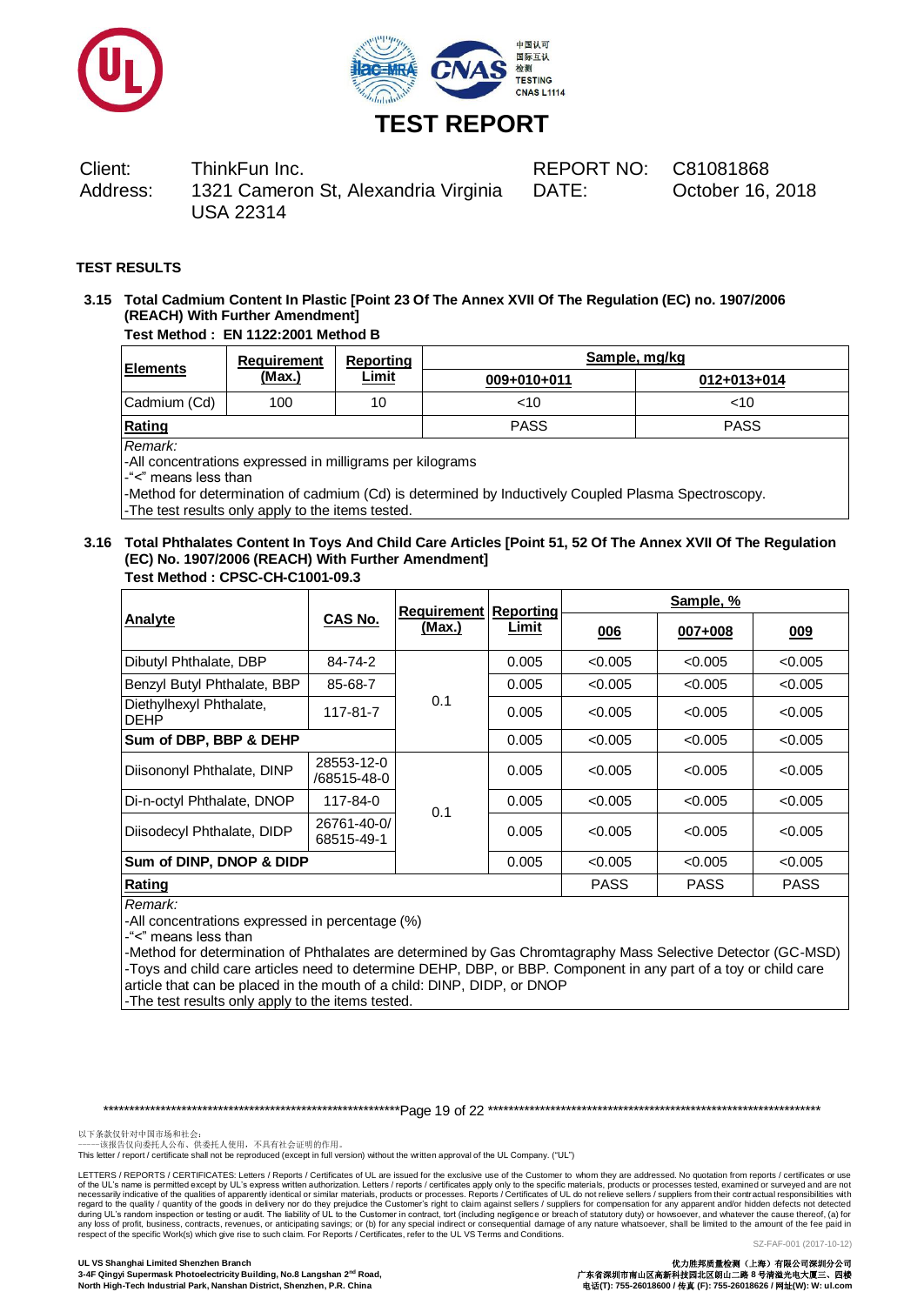



DATE: October 16, 2018

#### **TEST RESULTS**

**3.17 Determination of Azo Colorants [Regulation (EC) No. 1907/2006 on REACH Annex XVII Item No. 43 And Appendix 8 As Amended By Commission Regulation (EC) No. 552/2009] Test Method : EN ISO 14362-1:2017 & EN ISO 14362-3:2017** 

| <b>Analyte</b>                                | CAS No.        | <b>Requirement</b> | <b>Reporting</b> | Sample, mg/kg |
|-----------------------------------------------|----------------|--------------------|------------------|---------------|
|                                               |                | (Max)              | Limit            | 015+016+017   |
| <b>With Xylene Extraction (Y/N)</b>           |                | Y                  |                  |               |
| <b>BENZIDINE</b>                              | 92-87-5        | 30                 | 5                | $5$           |
| 4-AMINODIPHENYL                               | $92 - 67 - 1$  | 30                 | 5                | $5$           |
| 4-CHLORO-O-TOLUIDINE                          | 95-69-2        | 30                 | $\overline{5}$   | $5$           |
| 2-NAPHTHYLAMINE                               | $91 - 59 - 8$  | 30                 | $\overline{5}$   | $5$           |
| O-AMINOAZOTOLUENE                             | 97-56-3        | 30                 | $\overline{5}$   | $5$           |
| 5-NITRO-O-TOLUIDINE                           | $99 - 55 - 8$  | 30                 | $\overline{5}$   | $<$ 5         |
| 4-CHLOROANILINE                               | 106-47-8       | 30                 | 5                | $5$           |
| 4-METHOXY-M-<br>PHENYLENEDIAMINE              | 615-05-4       | 30                 | 5                | $5$           |
| $4,4'$ -<br><b>DIAMINODIPHENYLMETHAN</b><br>E | 101-77-9       | 30                 | 5                | $<$ 5         |
| 3,3'-DICHLOROBENZIDINE                        | $91 - 94 - 1$  | 30                 | 5                | $<$ 5         |
| 3,3'-DIMETHOXYBENZIDINE                       | 119-90-4       | 30                 | 5                | $5$           |
| 3,3'-DIMETHYLBENZIDINE                        | 119-93-7       | 30                 | $\overline{5}$   | $5$           |
| 4.4'-METHYLENEDI-O-<br><b>TOLUIDINE</b>       | 838-88-0       | 30                 | 5                | $<$ 5         |
| P-CRESIDINE                                   | 120-71-8       | 30                 | 5                | $5$           |
| 4,4'-METHYLENE-BIS-(2-<br>CHLOROANILINE)      | $101 - 14 - 4$ | 30                 | 5                | $5$           |
| 4,4'-OXYDIANILINE                             | 101-80-4       | 30                 | 5                | $5$           |
| 4,4'-THIODIANILINE                            | 139-65-1       | 30                 | $\overline{5}$   | < 5           |
| O-TOLUIDINE                                   | 95-53-4        | 30                 | $\overline{5}$   | < 5           |
| 2,4,5-TRIMETHYLANILINE                        | 137-17-7       | 30                 | $\overline{5}$   | $5$           |
| 4-METHYL-M-<br>PHENYLENEDIAMINE               | 95-80-7        | 30                 | 5                | $5$           |
| O-ANISIDINE                                   | $90 - 04 - 0$  | 30                 | 5                | $5$           |
| 4-AMINOAZOBENZENE                             | 60-09-3        | 30                 | $\overline{5}$   | $5$           |
| Rating                                        | <b>PASS</b>    |                    |                  |               |

\*\*\*\*\*\*\*\*\*\*\*\*\*\*\*\*\*\*\*\*\*\*\*\*\*\*\*\*\*\*\*\*\*\*\*\*\*\*\*\*\*\*\*\*\*\*\*\*\*\*\*\*\*\*\*\*\*Page 20 of 22 \*\*\*\*\*\*\*\*\*\*\*\*\*\*\*\*\*\*\*\*\*\*\*\*\*\*\*\*\*\*\*\*\*\*\*\*\*\*\*\*\*\*\*\*\*\*\*\*\*\*\*\*\*\*\*\*\*\*\*\*\*\*\*\*

以下条款仅针对中国市场和社会:<br>-----该报告仅向委托人公布、供委托人使用,不具有社会证明的作用。

This letter / report / certificate shall not be reproduced (except in full version) without the written approval of the UL Company. ("UL")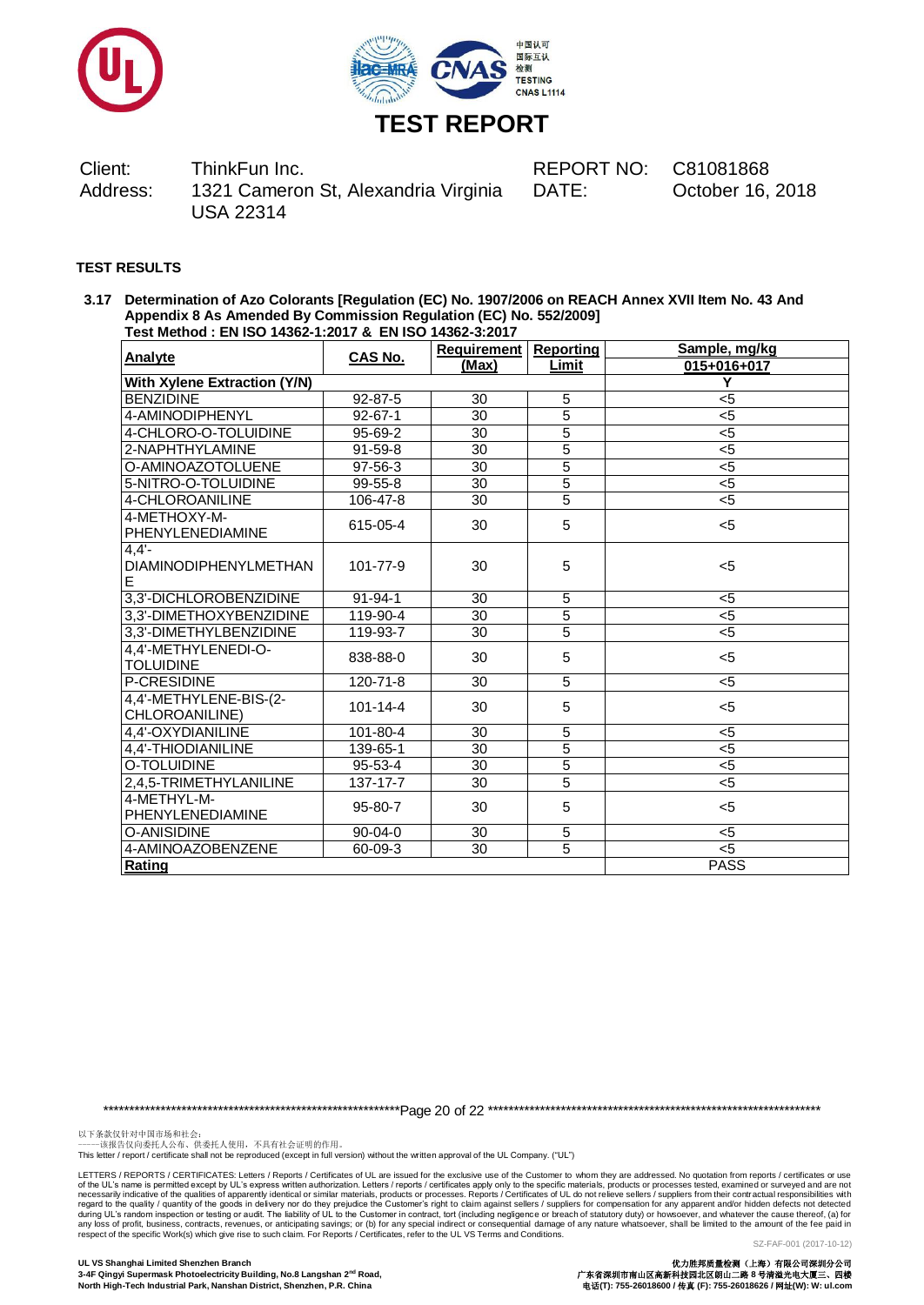



DATE: October 16, 2018

# **TEST RESULTS**

| Remark:                       |  |
|-------------------------------|--|
| -All concentrations expressed |  |

in milligrams per kilogram -"<" means less than ; "Y" means "Yes"; "N" means "No"

-Method for determination of Azo-derived amines are determined by GC-MSD and LC-DAD

-The test results only apply to the items tested.

-The following samples were not tested due to insufficient weight of samples (less than 0.2g):

-The following samples were not tested due to white colour

Interpretation of test results:

(1) In the case of levels per amine component ≤ 30mg/kg

According to the analysis as carried out, azo colorants which can release one or more of certain listed amines by cleavage of their azo groups were not detected in the commodity submitted.

(2) In the case of levels per amine components > 30 mg/kg, the following statement should be marked i. 4-aminodiphenyl, 2-naphthylamine: The use of certain azo colorants cannot be reliably ascertained without additional information, e.g. the chemical structure of the colorants used. The product from which the sample was taken may have been coloured with colorants whose structures contain the amines but not azo bound. ii. 4-methoxy-m-phenylenediamine: The use of certain azo colorants cannot be reliably ascertained without additional information, e.g. the chemical structure of the colorants used. The product from which the sample was taken may been coloured with an azo colorant whose structure does not contain performed 4-methoxy-mphenylenediamine but 2-amino-4-nitroanisole; in the course of the analytical procedure, the azo colorant will release 2-amino-4-nitroanisole, which in turn will form 4-methoxy-m-phenylenediamine.

# **3.18 Total Heavy Metals In Packaging [94/62/EC]**

# **Test Method : In-house Method**

| <b>Elements</b>     | <b>Requirement</b> | <b>Reporting</b> | Sample, mg/kg |             |  |
|---------------------|--------------------|------------------|---------------|-------------|--|
|                     | <u>(Max.)</u>      | <b>Limit</b>     | 002           | 003+004+005 |  |
| Lead (Pb)           | 100                | 10               | < 10          | $<$ 10      |  |
| Cadmium (Cd)        | 100                | 5                | $5$           | $<$ 5       |  |
| Chromium VI (Cr VI) | 100                | 10               | < 10          | $<$ 10      |  |
| Mercury (Hg)        | 100                | 5                | $<$ 5         | $<$ 5       |  |
| Sum                 | 100                | 30               | $30$          | $30$        |  |
| Rating              |                    |                  | <b>PASS</b>   | <b>PASS</b> |  |

*Remark:*

-All concentrations expressed in milligrams per kilogram

-"<" means less than

-Method for determination of Lead (Pb), Cadmium(Cd), Chromium VI (Cr VI) and Mercury(Hg) are determined by Inductively Coupled Plasma Spectroscopy.

-The test results only apply to the items tested.

*The test isn't in CNAS accreditation scope:*

\*\*\*\*\*\*\*\*\*\*\*\*\*\*\*\*\*\*\*\*\*\*\*\*\*\*\*\*\*\*\*\*\*\*\*\*\*\*\*\*\*\*\*\*\*\*\*\*\*\*\*\*\*\*\*\*\*Page 21 of 22 \*\*\*\*\*\*\*\*\*\*\*\*\*\*\*\*\*\*\*\*\*\*\*\*\*\*\*\*\*\*\*\*\*\*\*\*\*\*\*\*\*\*\*\*\*\*\*\*\*\*\*\*\*\*\*\*\*\*\*\*\*\*\*\*

以下条款仅针对中国市场和社会:<br>-----该报告仅向委托人公布、供委托人使用,不具有社会证明的作用。

This letter / report / certificate shall not be reproduced (except in full version) without the written approval of the UL Company. ("UL")

LETTERS / REPORTS / CERTIFICATES: Letters / Reports / Certificates of UL are issued for the exclusive use of the Customer to whom they are addressed. No quotation from reports / certificates or use of the UL's name is permitted except by UL's express written authorization. Letters / reports / certificates apply only to the specific materials, products or processes. Reports / Certificates of UL do not relieve sellers respect of the specific Work(s) which give rise to such claim. For Reports / Certificates, refer to the UL VS Terms and Conditions.

SZ-FAF-001 (2017-10-12)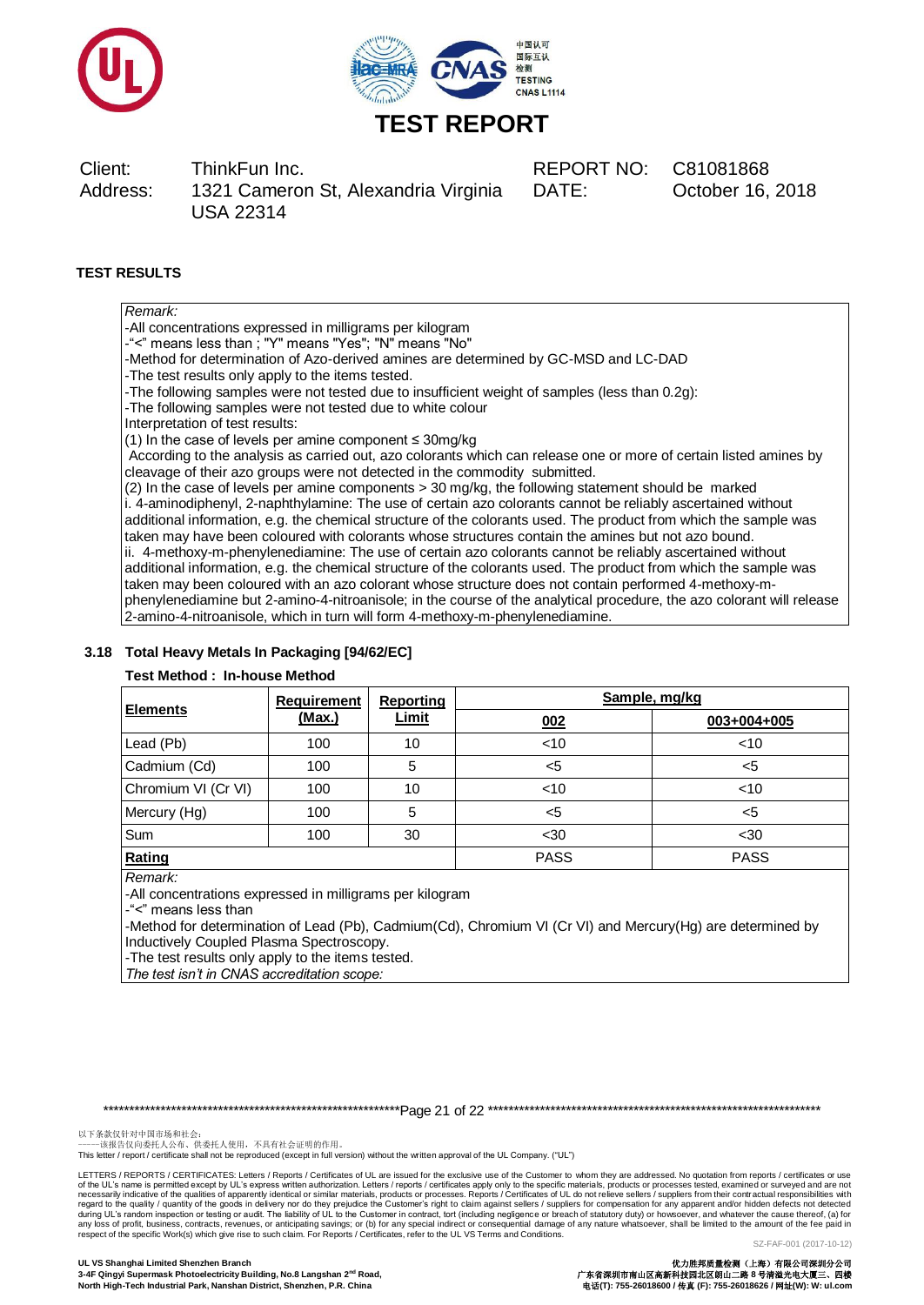



# **TEST REPORT**

Client: ThinkFun Inc. REPORT NO: C81081868 Address: 1321 Cameron St, Alexandria Virginia USA 22314

DATE: October 16, 2018

**Product Photo:**







\*\*\*\*\*\*\*\*\*\* THE END \*\*\*\*\*\*\*\*\*

\*\*\*\*\*\*\*\*\*\*\*\*\*\*\*\*\*\*\*\*\*\*\*\*\*\*\*\*\*\*\*\*\*\*\*\*\*\*\*\*\*\*\*\*\*\*\*\*\*\*\*\*\*\*\*\*\*Page 22 of 22 \*\*\*\*\*\*\*\*\*\*\*\*\*\*\*\*\*\*\*\*\*\*\*\*\*\*\*\*\*\*\*\*\*\*\*\*\*\*\*\*\*\*\*\*\*\*\*\*\*\*\*\*\*\*\*\*\*\*\*\*\*\*\*\*

以下条款仅针对中国市场和社会:<br>-----该报告仅向委托人公布、供委托人使用,不具有社会证明的作用。

This letter / report / certificate shall not be reproduced (except in full version) without the written approval of the UL Company. ("UL")

LETTERS / REPORTS / CERTIFICATES: Letters / Reports / Certificates of UL are issued for the exclusive use of the Customer to whom they are addressed. No quotation from reports / certificates or use of the UL's name is permitted except by UL's express written authorization. Letters / reports / certificates apply only to the specific materials, products or processes tested, examined or surveyed and are not correctors a

**UL VS Shanghai Limited Shenzhen Branch** 优力胜邦质量检测(上海)有限公司深圳分公司 3-4F Qingyi Supermask Photoelectricity Building, No.8 Langshan 2<sup>nd</sup> Road, **North High-Tech Industrial Park, Nanshan District, Shenzhen, P.R. China** 电话**(T): 755-26018600 /** 传真 **(F): 755-26018626 /** 网址**(W): W: ul.com**